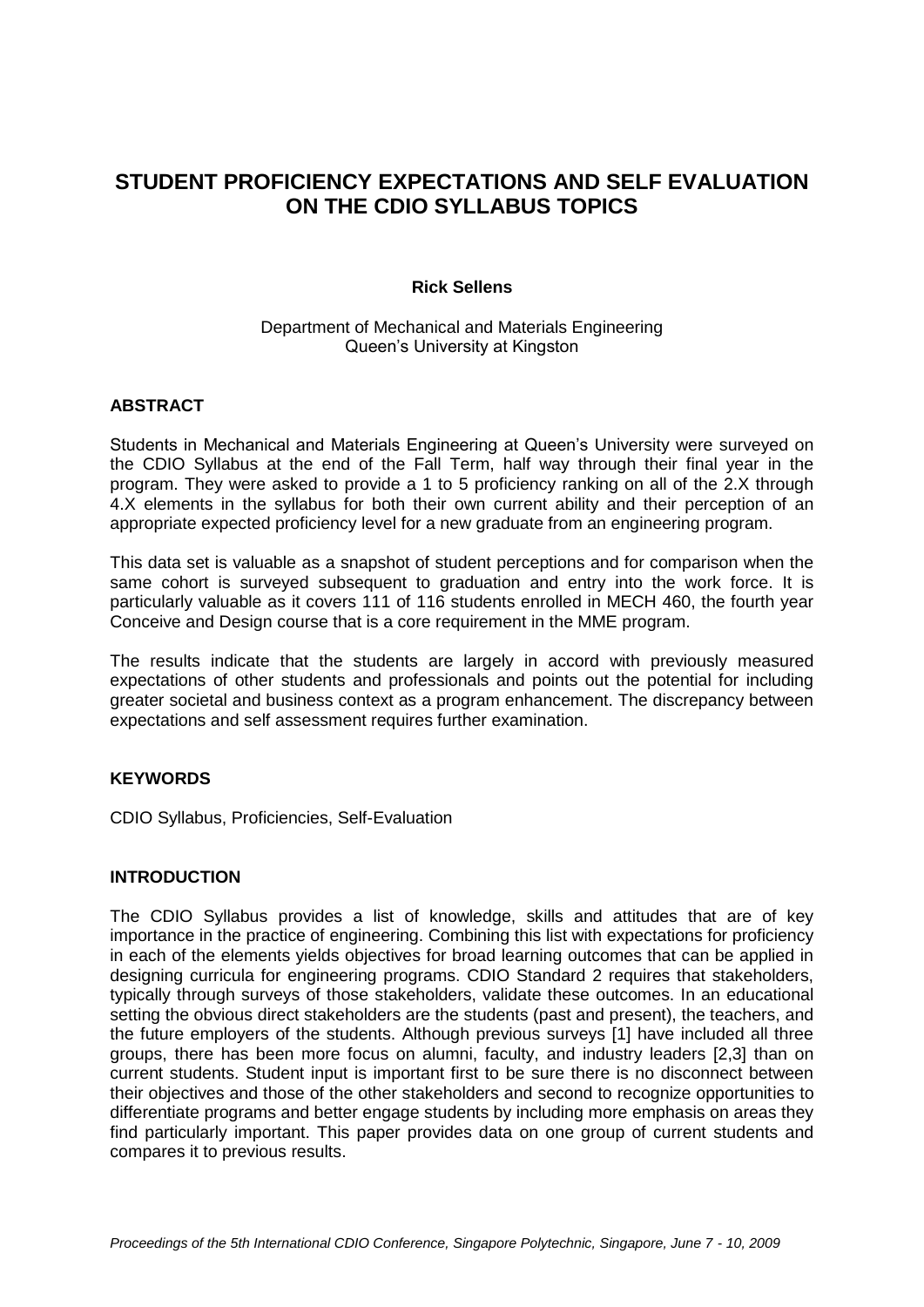# **METHODOLOGY**

A survey based on the CDIO Syllabus was administered to a group of fourth year students nearing completion of the seventh semester in the eight semester program in Mechanical and Materials Engineering at Queen's University. All were enrolled in the capstone Conceive and Design course, and the survey was administered in class in November 2008 as part of an anonymous course evaluation. Although this required a paper survey form, it enabled a very high response rate (111 / 116).

Following Bankel et al. [1], this study used a questionnaire asking students to rank each of the second level items 2.X through 4.X from the CDIO Syllabus on the basis of a five point proficiency scale:

- 1. To have experienced or been exposed to
- 2. To be able to participate in and contribute to
- 3. To be able to understand and explain
- 4. To be skilled in the practice and implementation of
- 5. To be able to lead or innovate in

To provide context for each of the second level items, a list of all of the subordinate third level items (e.g. 2.1.X) was provided with each item. Item 3.3 Foreign Languages was clarified as "Using a language other than the primary language of instruction at your institution for technical communication" to allow for countries like Canada with more than one official language. Students were required to select a whole number as a response to each item by circling that number. A copy of the form is available electronically.

Students were asked first to complete a ranking for all items based on their own current level of proficiency, and then to complete an identical form for the level of proficiency that should be expected from a new engineering graduate. The forms were collected and the data tabulated in a spreadsheet for analysis and presentation.

| i anie 1                                                                                 |
|------------------------------------------------------------------------------------------|
| Student Survey Results: mean and standard deviations for student assessment of their own |
| proficiency level and what proficiency level should be expected in a new graduate.       |

 $\equiv$   $\cdots$ 

|                                         | <b>CDIO Syllabus Learning</b>  |      | Individual<br>Assessment |      | <b>Graduate Target</b> |
|-----------------------------------------|--------------------------------|------|--------------------------|------|------------------------|
|                                         | Objectives                     | Mean | <b>SD</b>                | Mean | <b>SD</b>              |
| Personal &                              | 2.1 Engineering<br>Reasoning   | 3.23 | 0.82                     | 3.58 | 0.77                   |
| Professional                            | 2.2 Experimentation            | 2.89 | 0.90                     | 3.30 | 0.83                   |
| Skills &                                | 2.3 Systems Thinking           | 3.00 | 0.86                     | 3.36 | 0.84                   |
| <b>Attributes</b>                       | 2.4 Personal Attributes        | 3.65 | 0.80                     | 3.65 | 0.77                   |
|                                         | 2.5 Professional<br>Attributes | 3.23 | 0.96                     | 3.53 | 0.90                   |
| Communicatio                            | 3.1 Team work                  | 3.62 | 0.81                     | 3.73 | 0.85                   |
|                                         | 3.2 Communication              | 3.40 | 0.77                     | 3.72 | 0.79                   |
| n                                       | 3.3 Foreign Languages          | 1.98 | 1.36                     | 2.10 | 1.13                   |
|                                         | 4.1 Societal Context           | 2.56 | 0.89                     | 3.06 | 0.99                   |
| Operating                               | 4.2 Business Context           | 2.60 | 0.88                     | 2.99 | 0.93                   |
| Systems in the                          | 4.3 Conceiving                 | 2.94 | 0.94                     | 3.30 | 0.93                   |
| Enterprise and<br><b>Social Context</b> | 4.4 Design Process             | 3.16 | 0.88                     | 3.59 | 0.88                   |
|                                         | 4.5 Implementing               | 2.66 | 0.96                     | 3.31 | 0.98                   |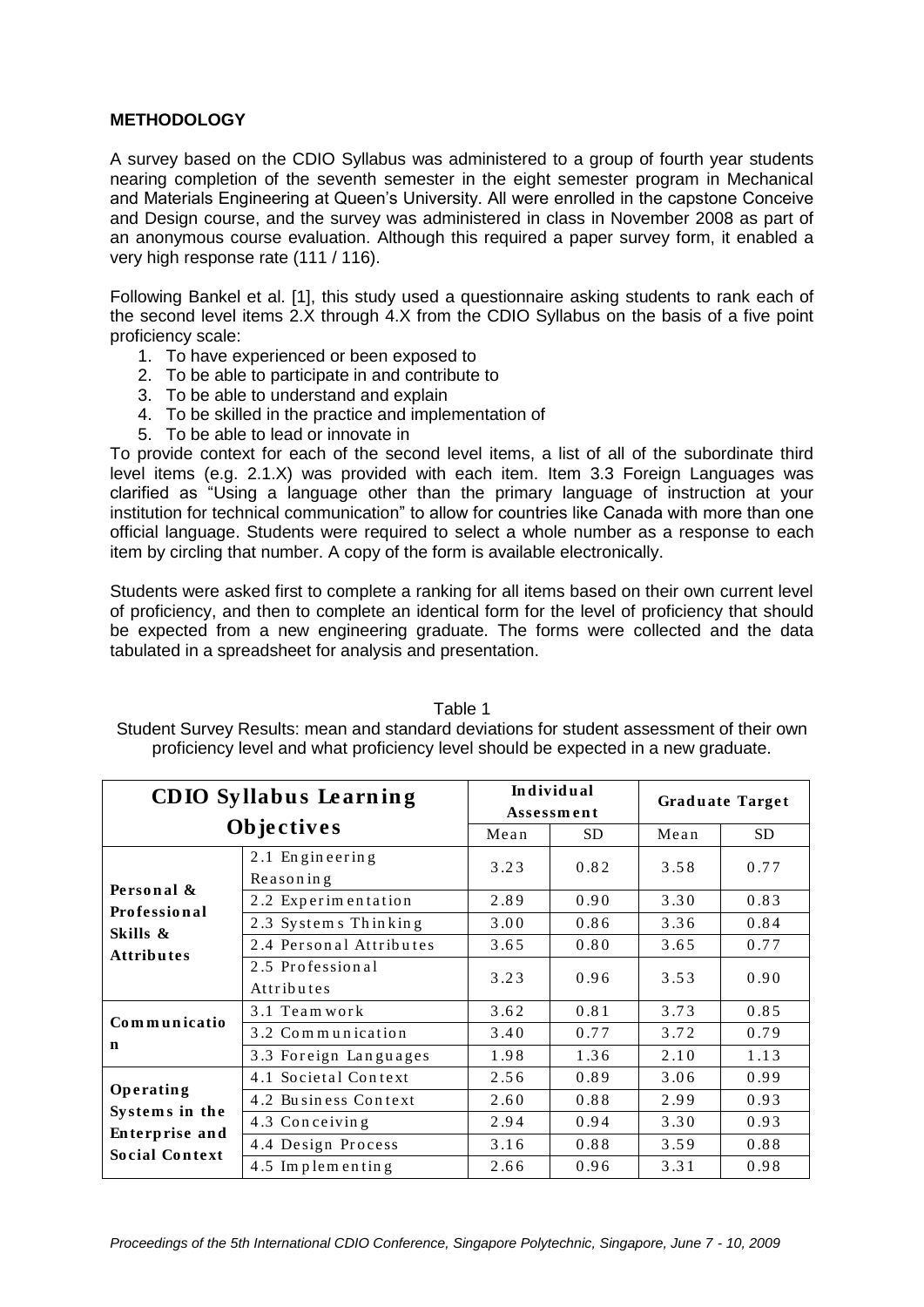| eratin g<br>$\sqrt{1}$<br>T.0 | .<br>. | 0.3<br>. | . . |
|-------------------------------|--------|----------|-----|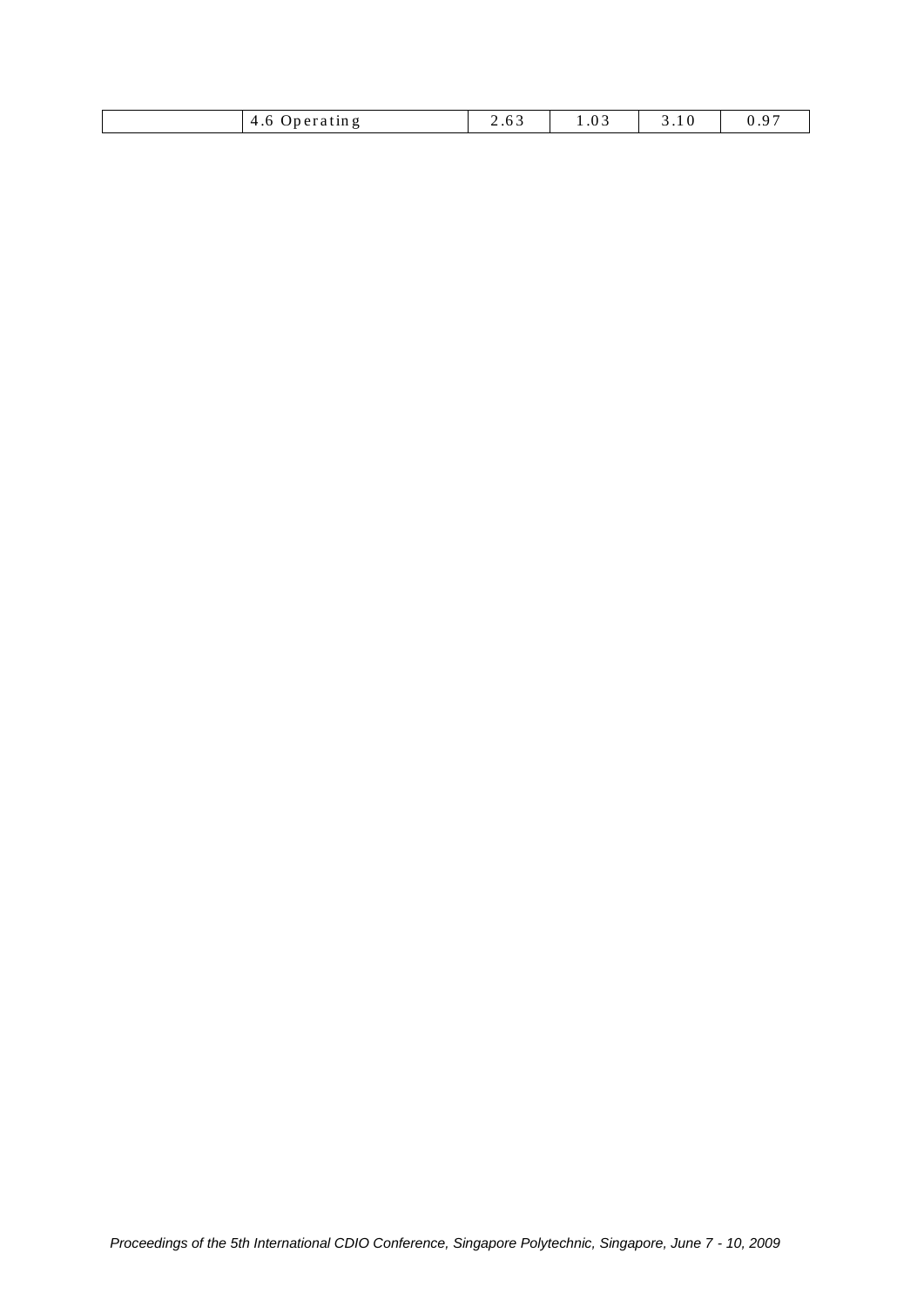## **RESULTS**

The mean and standard deviation for each item on the survey was calculated from the tabulated data and is presented in Table 1. A copy of the spreadsheet of individual responses is available electronically.

Previous data was available for students and working professionals from three Swedish universities (Chalmers University of Technolgy, the Royal Institute of Technology (KTH), and Linköping University (LiU)) and from the Massachusetts Institute of Technology (MIT) in the USA [1]. This data was for the same proficiency scale on each of the items and is thus directly comparable to the current data.

Data sets are also available for alumni from Queen's University, Belfast [3] and from Queen's University at Kingston [2] (no affiliation), however these data sets result from a ranking of the relative importance of different items in the syllabus, rather than proficiency levels. Although these data have previously been found consistent with the data of Bankel et al. they are not directly comparable to the current data and have been omitted.

Figure 1 compares the expectations collected from Queen's students with the data previously collected for fourth year students at the other universities. Data was also collected for first year students in the previous study, however it was deemed unreliable due to the student's uncertainty on the meaning of some of the items in the syllabus. There is no data for MIT on item 3.3 Foreign Languages as it was not collected in a US environment. There is no data on item 4.3 Conceiving for the Swedish universities as the data were lost due to a software fault. The same data items are missing from the other figures.



Figure 1. Comparison of fourth year student responses for expectations of proficiency for new graduates of an engineering program.

Figure 2 compares the expectations of Queen's students with the data previously collected for working professionals by the other universities, typically alumni, faculty and industrial contacts. Only aggregate data is presented here, however the previous study separated the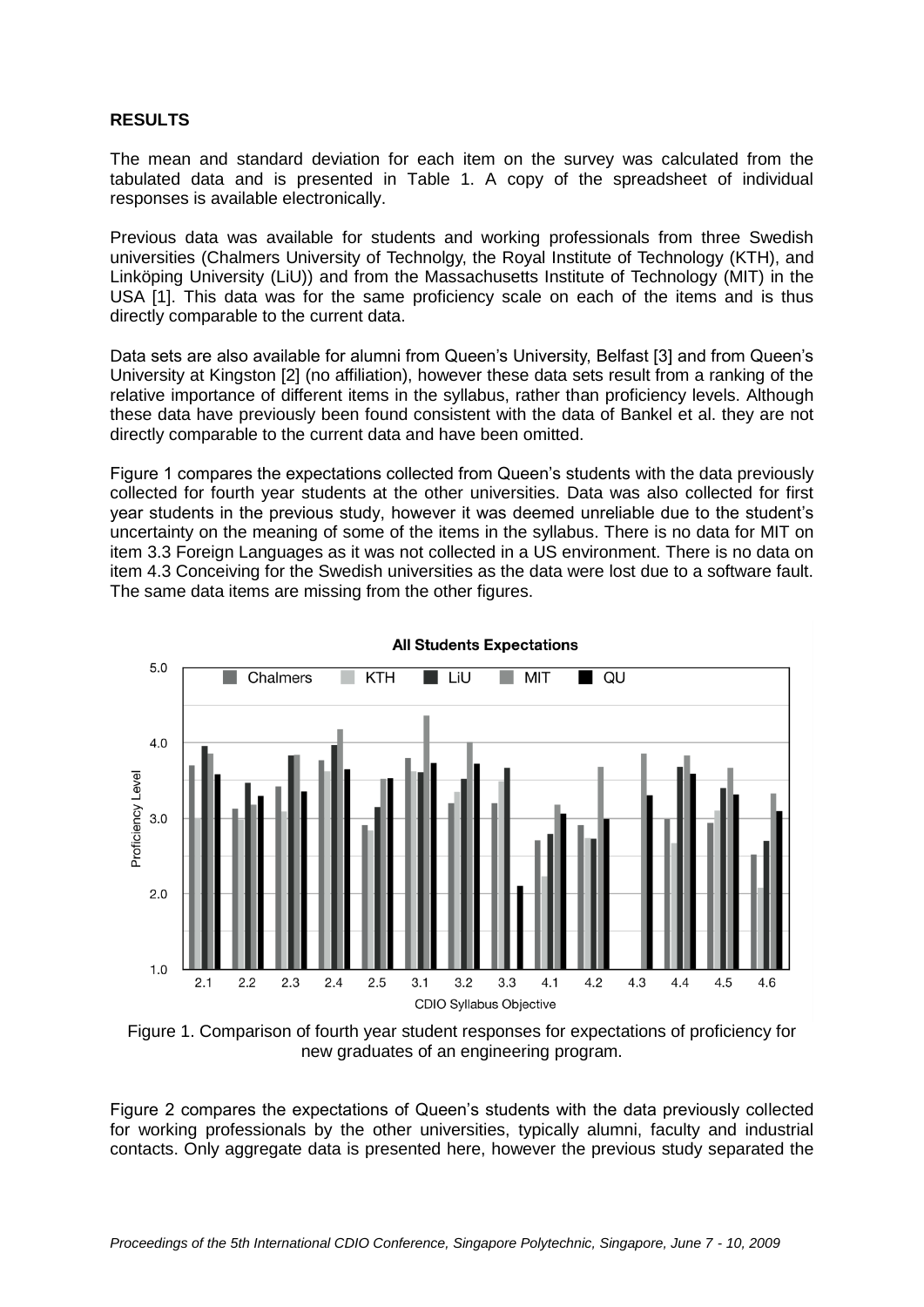responses into faculty, industry, and alumni at 5 and 15 years post graduation, noting general consensus across groups.



Figure 2. Comparison of working professional and Queen's fourth year student responses for expectations of proficiency for new graduates of an engineering program.



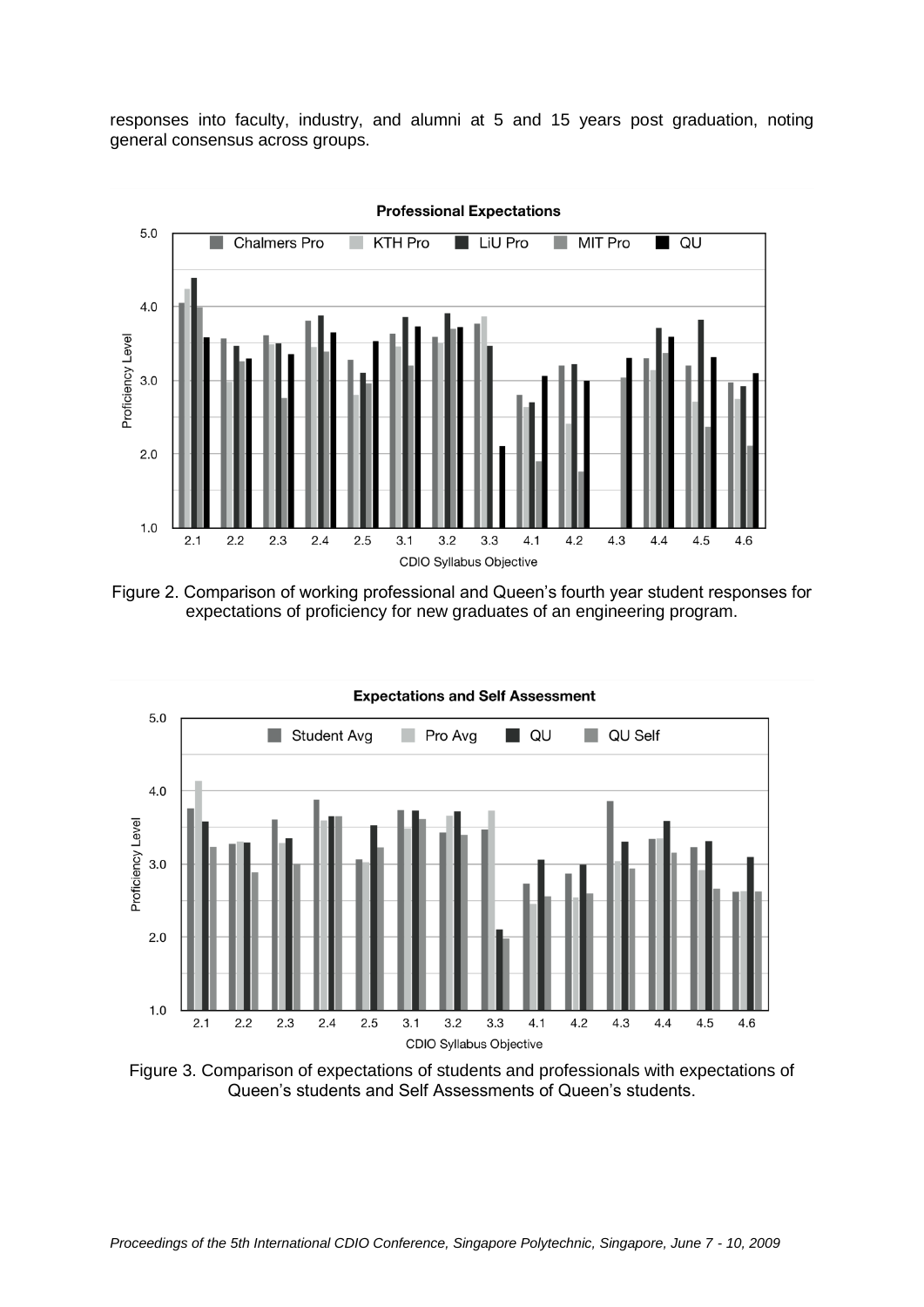Figure 3 Compares the averages of the expectations of students and working professionals with the current data for the expectations of Queen's students and for the students' self assessment of their own individual levels of proficiency on the various syllabus items.

Bankel et al. [1] did not provide standard deviations for their data set, so a direct comparison of significance cannot be made. It is however, possible to use the confidence in the means of the current data set as an indicator. With 111 samples, a typical mean of 2.97, and standard deviation of 0.92; a T test requires a difference of 0.25 between means for significance at 95% confidence. Thus differences of less than a quarter of a point should probably be ignored. In addition, the small sample sizes for fourth year students from KTH (8) and MIT (6) make comparisons problematic.

# **DISCUSSION**

The first clear feature of all of this data is the degree to which all stake holders share similar opinions on the levels of proficiency expected in the various areas. This has been noted before [1,2,3] and validates the general direction of the CDIO initiative and syllabus. There are, however, some noteworthy differences on some items.

On item 2.1, Engineering Reasoning, the Queen's students are in close agreement with the other students and both are more than half a point below the professionals. This is especially troubling as it indicates many students accept level 3 (understand and explain) rather than expecting level 4 (skilled practice) in this fundamental skill.

On item 2.5, Professional Attributes, and 4.3 through 4.6 (C, D, I, and O) the Queen's students show generally higher expectations. That may be due to their experience of our program post CDIO adoption, which have added emphasis on professional practice issues within design project courses and feature the words Conceive, Design, Implement, and Operate throughout the program.

On item 3.3, there should be no surprise that in Canada, an officially bilingual country, there is some importance placed on communication in another language. Queen's is an English speaking university, so even unilingual students can expect a reasonable degree of success in an international environment where English is the common language. Thus, it is not unexpected that they place less emphasis on this item than both the students and professionals in a Swedish context. That the MIT survey did not include item 3.3 suggests the limited importance placed on other languages within the US curricula and professional environment.

On item 4.1, Societal Context, there was a notably higher ranking in the Queen's data, probably indicative of the general societal trend to more emphasis on social and environmental issues. It is also noteworthy that students in the previous survey ranked this item more than half a point above the professionals.

There is significant variation on item 4.2, Business Context, especially among the different groups of professionals, as note by Bankel et al. [1]. There is a clear indication that students expect to develop proficiency at working within a business context while some industrial respondents might prefer they get that context within their own corporate structure, particularly in the US aerospace industry from which most of the MIT responses were drawn.

In both 4.1 and 4.2 the student data from this survey and the previous one indicates a desire on the part of students to see their studies in a larger context, even though professionals see less of a requirement for developing that context while students are still in university. This represents an opportunity for programs to attract more students, particularly female students,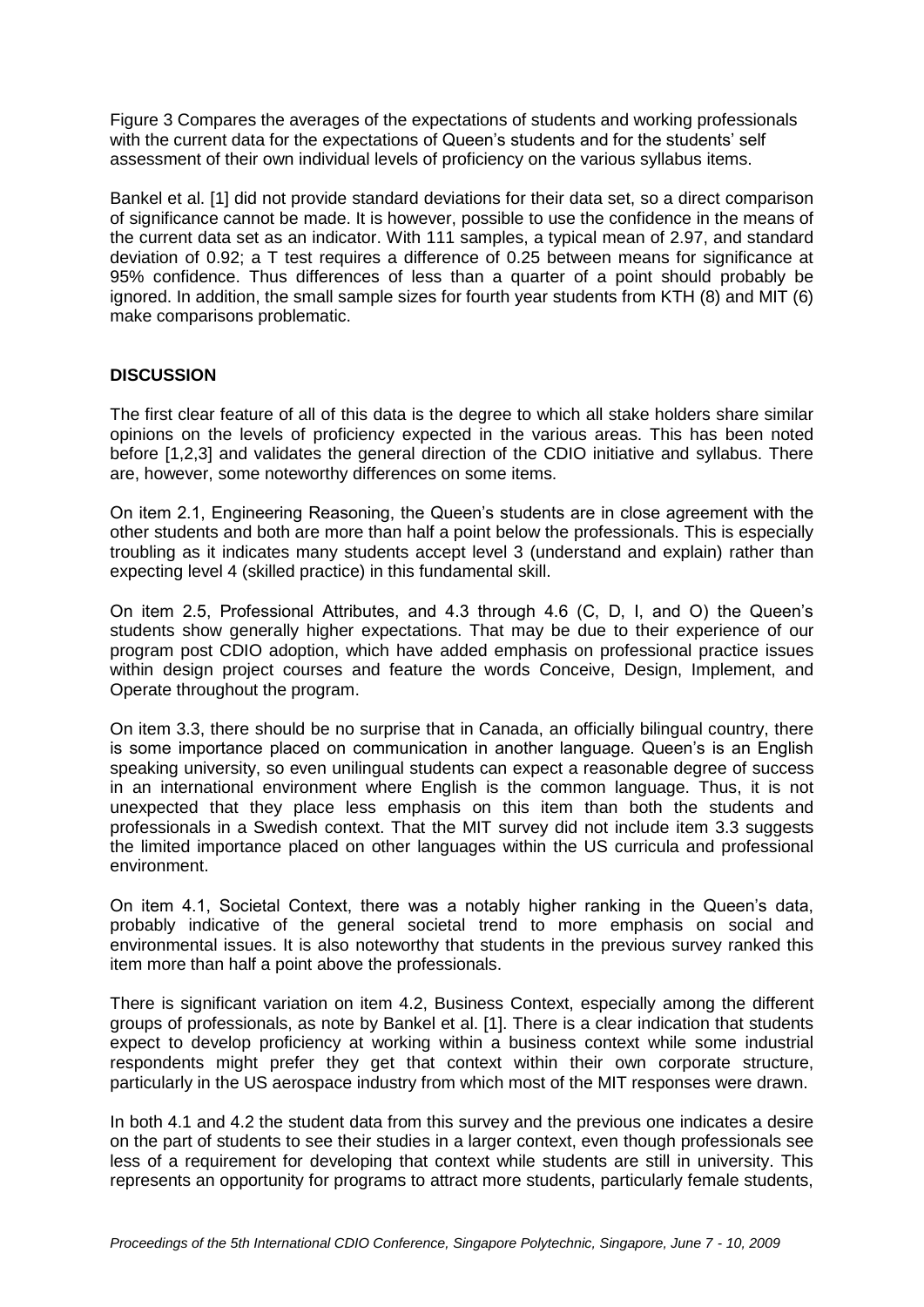by further emphasizing the context of an engineering education as improving the state of the world, both economically and socially.

One troubling result of the survey is that students assessment of their own level of proficiency falls consistently below their expectations for a graduating student. The only exceptions are items 2.4, Personal Attributes, and 3.3, Foreign Languages. There are several possible explanations. It may be a matter of modesty, although the result on 2.4 suggests otherwise. It may be that these students were surveyed less than 7/8 of the way through their program and expect to develop further proficiencies before graduation. It may be that students are not reaching their full expectations within our program, or some combination of all three. This issue requires further examination, especially in light of the continuing financial pressure on engineering programs within Ontario, and globally.

## **REFERENCES**

- [1] Bankel, J.; Berggren, K.-F.; Blom, K.; Crawley, E.F.; Wiklund, I.; Östlund, S., The CDIO syllabus: a comparative study of expected student proficiency, European Journal of Engineering Education, Vol. 28 (3), 2003, pp. 297-315.
- [2] Wyss, UP; Bryant, JTB; Kubrick, N; Mechefske, C; Oosthuizen, PH; Strong, D; Surgenor, BW, The CDIO Based Survey as a Useful Tool in the Monitoring and Evolution of the Curriculum in the Mechanical and Materials Engineering Department at Queen's University, Canada, 1st Annual CDIO Conference, Queen's University, Kingston, Ontario, Canada, June 7 to 8, 2005.
- [3] Armstrong, P.J., The CDIO Syllabus: Learning Outcomes for Engineering Education, chapter in Crawley, E.F.; Malmqvist, J.; Östlund, S.; Brodeur, D.R., Rethinking Engineering Education: The CDIO Approach, Springer, New York, 2007.

#### *Biographical Information*

Rick Sellens is an Associate Professor in the Department of Mechanical and Materials Engineering at Queen's University. His research background is in Fluid Mechanics and more recently in Biomechanics and he has been actively involved in facilities development to support active learning, including the recently completed Integrated Learning Centre at Queen's

# *Corresponding Author*

Rick Sellens Mechanical and Materials Engineering Queen's University Kingston, ON, Canada K7L 3N6 1-613-533-6760 rick.sellens@queensu.ca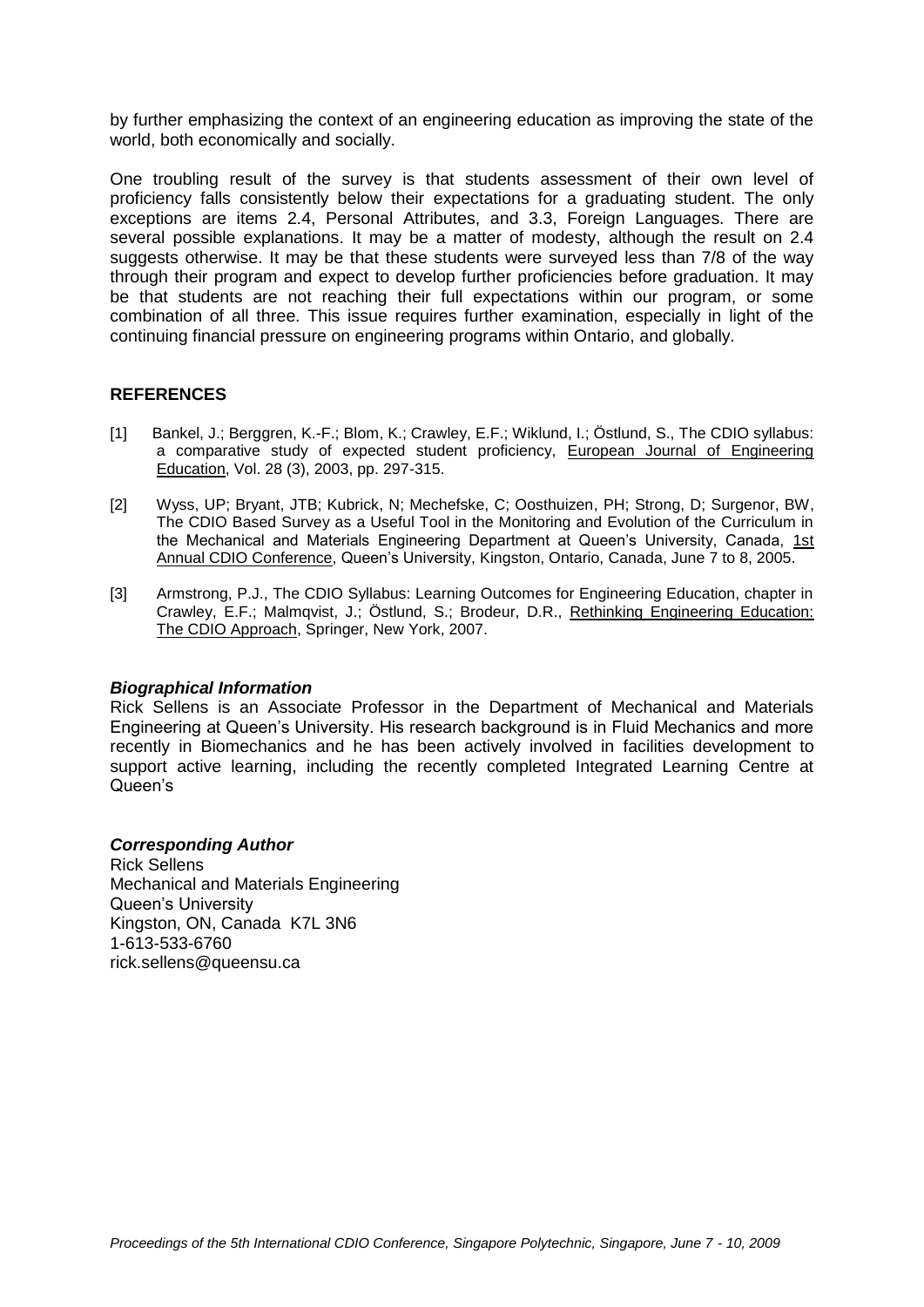|                           | On this page please circle one whole number beside                                                                                                                                                                                                                                                              |                                                 | <b>Circle one level of proficiency</b>                       |                                               |                                                            |                                                          |
|---------------------------|-----------------------------------------------------------------------------------------------------------------------------------------------------------------------------------------------------------------------------------------------------------------------------------------------------------------|-------------------------------------------------|--------------------------------------------------------------|-----------------------------------------------|------------------------------------------------------------|----------------------------------------------------------|
|                           | each of the topics representing what you think is:                                                                                                                                                                                                                                                              |                                                 |                                                              | for each topic                                |                                                            |                                                          |
|                           | Your own current level of proficiency<br>Keep in mind that the levels 1 to 5 represent the range of<br>proficiency levels one would expect to find in working<br>professionals. Thus, it would be unusual for even highly skilled<br>practitioners with long experience to have more than a few fives.          | experienced or been<br>exposed to<br>1. To have | and<br>2. To be able to<br>participate in a<br>contribute to | understand and<br>3. To be able to<br>explain | 4. To be skilled in the<br>mplementation of<br>practice or | To be able to lead<br>5. To be able to<br>or innovate in |
|                           | 2.1 ENGINEERING REASONING AND PROBLEM SOLVING<br>Problem Identification and Formulation<br>Modeling<br><b>Estimation and Qualitative Analysis</b><br>Analysis With Uncertainty<br>Solution and Recommendation                                                                                                   | 1                                               | $\mathbf{2}$                                                 | 3                                             | 4                                                          | 5                                                        |
| and Attributes            | 2.2 EXPERIMENTATION AND KNOWLEDGE DISCOVERY<br><b>Hypothesis Formulation</b><br>Survey of Print and Electronic Literature<br><b>Experimental Inquiry</b><br><b>Hypothesis Test, and Defense</b>                                                                                                                 | 1                                               | 2                                                            | 3                                             | 4                                                          | 5                                                        |
| <b>Skills</b>             | <b>2.3 SYSTEM THINKING</b><br><b>Thinking Holistically</b><br>Emergence and Interactions in Systems<br><b>Prioritization and Focus</b><br>Trade-offs and Balance in Resolution                                                                                                                                  | 1                                               | $\mathbf{2}$                                                 | 3                                             | 4                                                          | 5                                                        |
| Personal and Professional | 2.4 PERSONAL SKILLS AND ATTRIBUTES<br>Initiative and Willingness to Take Risks<br>Perseverance and Flexibility<br><b>Creative Thinking</b><br><b>Critical Thinking</b><br>Awareness of One's Personal Knowledge, Skills and Attitudes<br><b>Curiosity and Lifelong Learning</b><br>Time and Resource Management | 1                                               | $\mathbf{2}$                                                 | 3                                             | 4                                                          | 5                                                        |
|                           | 2.5 PROFESSIONAL SKILLS AND ATTITUDES<br>Professional Ethics, Integrity, Responsibility and Accountability<br><b>Professional Behavior</b><br>Proactively Planning for One's Career<br>Staying Current on World of Engineer                                                                                     | 1                                               | $\mathbf{2}$                                                 | 3                                             | 4                                                          | 5                                                        |
|                           | <b>3.1 TEAMWORK</b><br><b>Forming Effective Teams</b><br><b>Team Operation</b><br><b>Team Growth and Evolution</b><br>Leadership<br><b>Technical Teaming</b>                                                                                                                                                    | 1                                               | $\mathbf{2}$                                                 | 3                                             | 4                                                          | 5                                                        |
| Communication             | <b>3.2 COMMUNICATIONS</b><br><b>Communications Strategy</b><br><b>Communications Structure</b><br><b>Written Communication</b><br>Electronic/Multimedia Communication<br><b>Graphical Communication</b><br>Oral Presentation and Inter-Personal Communications                                                  | 1                                               | $\mathbf{2}$                                                 | 3                                             | 4                                                          | 5                                                        |
|                           | <b>3.2 COMMUNICATION IN A FOREIGN LANGUAGE</b><br>Using a language other than the primary language<br>of instruction at your institution for technical communication                                                                                                                                            | 1                                               | $\boldsymbol{2}$                                             | 3                                             | 4                                                          | 5                                                        |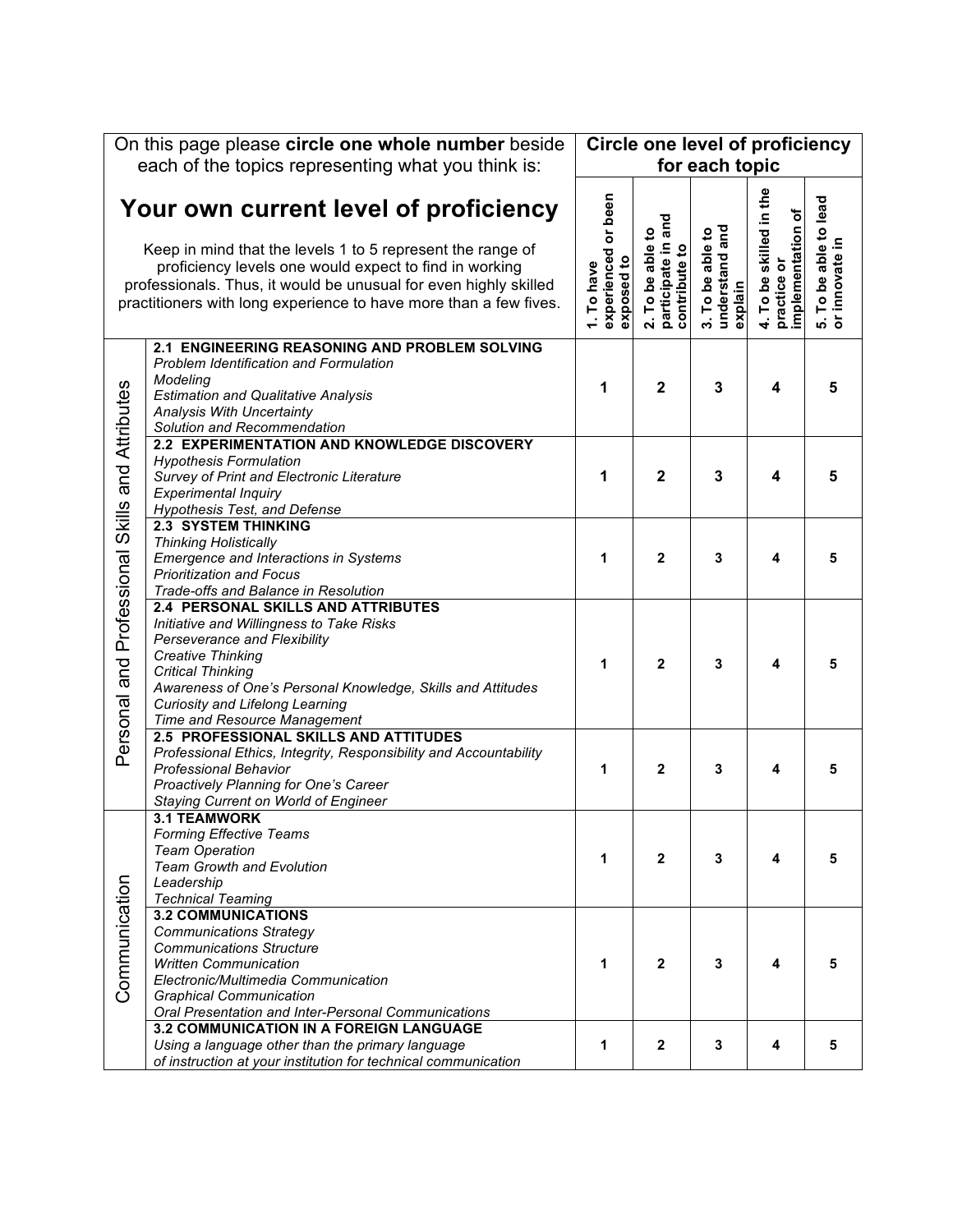|                                              | On this page please circle one whole number beside                                                                                                                                                                                                                                                     |                                                 | <b>Circle one level of proficiency</b>                  |                                               |                                                             |                                                          |
|----------------------------------------------|--------------------------------------------------------------------------------------------------------------------------------------------------------------------------------------------------------------------------------------------------------------------------------------------------------|-------------------------------------------------|---------------------------------------------------------|-----------------------------------------------|-------------------------------------------------------------|----------------------------------------------------------|
|                                              | each of the topics representing what you think is:                                                                                                                                                                                                                                                     |                                                 |                                                         | for each topic                                |                                                             |                                                          |
|                                              | Your own current level of proficiency<br>Keep in mind that the levels 1 to 5 represent the range of<br>proficiency levels one would expect to find in working<br>professionals. Thus, it would be unusual for even highly skilled<br>practitioners with long experience to have more than a few fives. | experienced or been<br>exposed to<br>1. To have | 2. To be able to<br>participate in and<br>contribute to | understand and<br>3. To be able to<br>explain | 4. To be skilled in the<br>implementation of<br>practice or | To be able to lead<br>5. To be able to<br>or innovate in |
|                                              | <b>4.1 EXTERNAL AND SOCIETAL CONTEXT</b><br>Roles and Responsibility of Engineers<br>The Impact of Engineering on Society<br>Society's Regulation of Engineering<br>The Historical and Cultural Context<br>Contemporary Issues and Values<br>Developing a Global Perspective                           | 1                                               | $\mathbf{2}$                                            | $\mathbf{3}$                                  | 4                                                           | 5                                                        |
|                                              | <b>4.2 ENTERPRISE AND BUSINESS CONTEXT</b><br><b>Appreciating Different Enterprise Cultures</b><br>Enterprise Strategy, Goals, and Planning<br><b>Technical Entrepreneurship</b><br><b>Working Successfully in Organizations</b>                                                                       | 1                                               | $\overline{\mathbf{2}}$                                 | 3                                             | 4                                                           | 5                                                        |
|                                              | <b>4.3 CONCEIVING AND ENGINEERING SYSTEMS</b><br>Setting System Goals and Requirements<br>Defining Function, Concept and Architecture<br>Modeling of System and Insuring Goals Can Be Met<br>Development Project Management                                                                            | 1                                               | $\mathbf 2$                                             | 3                                             | 4                                                           | 5                                                        |
| Systems in the Enterprise and Social Context | <b>4.4 DESIGNING</b><br><b>The Design Process</b><br>The Design Process Phasing and Approaches<br>Utilization of Knowledge in Design<br><b>Disciplinary Design</b><br><b>Multidisciplinary Design</b><br>Multi-Objective Design (DFX)                                                                  | 1                                               | $\mathbf{2}$                                            | 3                                             | 4                                                           | 5                                                        |
| ting                                         | <b>4.5 IMPLEMENTING</b><br>Designing the Implementation Process<br><b>Hardware Manufacturing Process</b><br><b>Software Implementing Process</b><br>Hardware Software Integration<br>Test, Verification, Validation, and Certification<br><b>Implementation Management</b>                             | 1                                               | $\overline{2}$                                          | 3                                             | 4                                                           | 5                                                        |
| Opera                                        | <b>4.6 OPERATING</b><br>Designing and Optimizing Operations<br><b>Training and Operations</b><br>Supporting the System Lifecycle<br>System Improvement and Evolution<br>Disposal and Life-End Issues<br><b>Operations Management</b>                                                                   | 1                                               | $\mathbf{2}$                                            | 3                                             | 4                                                           | 5                                                        |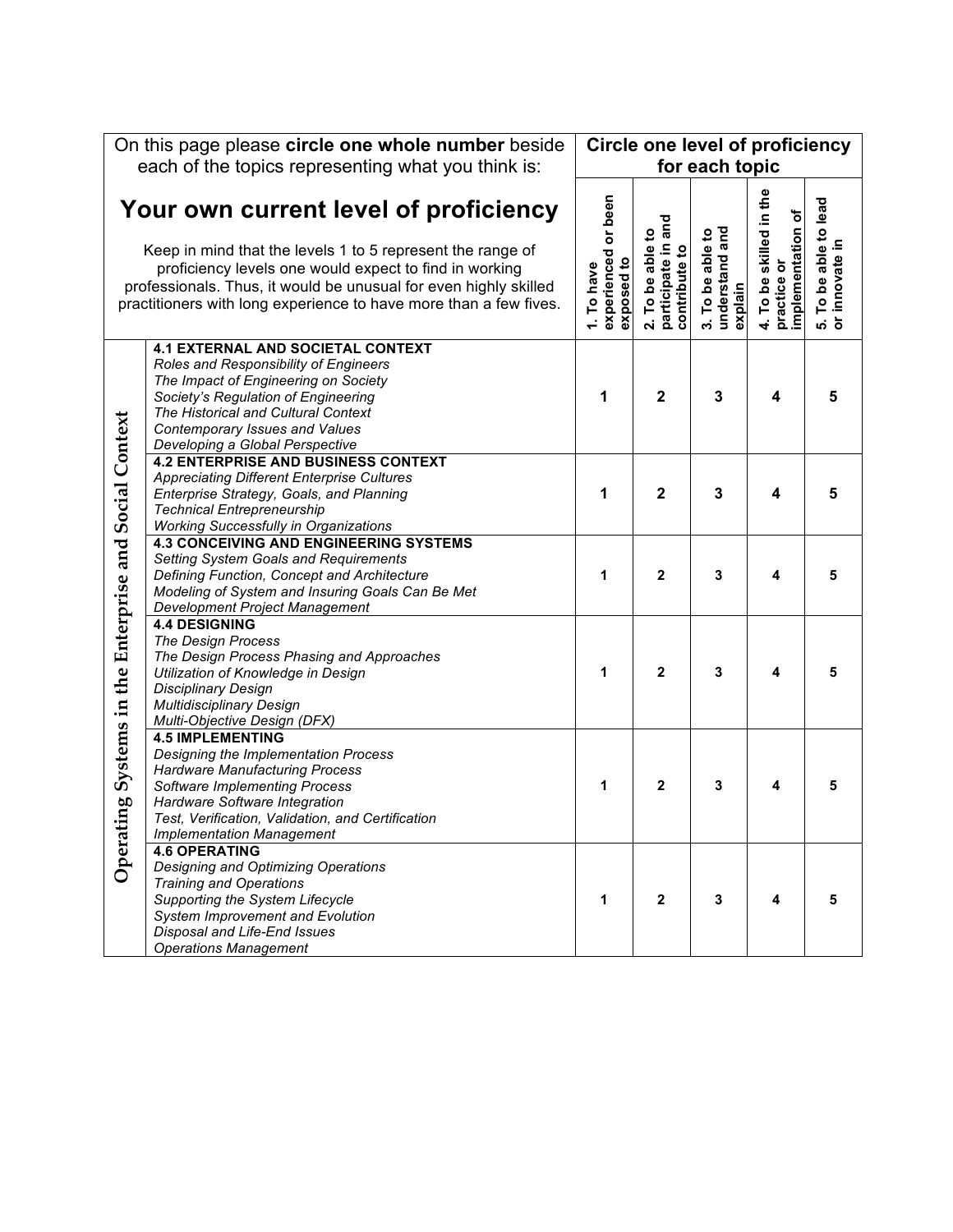|                                                 | On this page please circle one whole number beside                                                                                                                                                                                                                                                                                  |                                              | <b>Circle one level of proficiency</b>                       |                                               |                                                             |                                           |
|-------------------------------------------------|-------------------------------------------------------------------------------------------------------------------------------------------------------------------------------------------------------------------------------------------------------------------------------------------------------------------------------------|----------------------------------------------|--------------------------------------------------------------|-----------------------------------------------|-------------------------------------------------------------|-------------------------------------------|
|                                                 | each of the topics representing what you think is:                                                                                                                                                                                                                                                                                  |                                              |                                                              | for each topic                                |                                                             |                                           |
|                                                 | The level of proficiency a new<br>engineering graduate should have<br>Keep in mind that the levels 1 to 5 represent the range of<br>proficiency levels one would expect to find in working<br>professionals. Thus, it would be unusual for even highly skilled<br>practitioners with long experience to have more than a few fives. | 1. To have experienced<br>or been exposed to | and<br>2. To be able to<br>participate in a<br>contribute to | explain<br>3. To be able to<br>understand and | 4. To be skilled in the<br>implementation of<br>practice or | ŏ<br>5. To be able to lead<br>innovate in |
|                                                 | 2.1 ENGINEERING REASONING AND PROBLEM SOLVING<br><b>Problem Identification and Formulation</b><br>Modeling<br><b>Estimation and Qualitative Analysis</b><br>Analysis With Uncertainty<br>Solution and Recommendation                                                                                                                | 1                                            | $\mathbf{2}$                                                 | 3                                             | 4                                                           | 5                                         |
|                                                 | 2.6 EXPERIMENTATION AND KNOWLEDGE DISCOVERY<br><b>Hypothesis Formulation</b><br>Survey of Print and Electronic Literature<br><b>Experimental Inquiry</b><br><b>Hypothesis Test, and Defense</b>                                                                                                                                     | 1                                            | $\overline{2}$                                               | 3                                             | 4                                                           | 5                                         |
|                                                 | <b>2.7 SYSTEM THINKING</b><br><b>Thinking Holistically</b><br>Emergence and Interactions in Systems<br><b>Prioritization and Focus</b><br>Trade-offs and Balance in Resolution                                                                                                                                                      | 1                                            | $\mathbf{2}$                                                 | 3                                             | 4                                                           | 5                                         |
| Personal and Professional Skills and Attributes | 2.8 PERSONAL SKILLS AND ATTRIBUTES<br>Initiative and Willingness to Take Risks<br>Perseverance and Flexibility<br>Creative Thinking<br><b>Critical Thinking</b><br>Awareness of One's Personal Knowledge, Skills and Attitudes<br><b>Curiosity and Lifelong Learning</b><br>Time and Resource Management                            | 1                                            | $\mathbf{2}$                                                 | 3                                             | 4                                                           | 5                                         |
|                                                 | 2.9 PROFESSIONAL SKILLS AND ATTITUDES<br>Professional Ethics, Integrity, Responsibility and Accountability<br><b>Professional Behavior</b><br>Proactively Planning for One's Career<br>Staying Current on World of Engineer                                                                                                         | 1                                            | $\mathbf{2}$                                                 | 3                                             | 4                                                           | 5                                         |
|                                                 | <b>3.1 TEAMWORK</b><br><b>Forming Effective Teams</b><br><b>Team Operation</b><br><b>Team Growth and Evolution</b><br>Leadership<br><b>Technical Teaming</b>                                                                                                                                                                        | 1                                            | $\mathbf{2}$                                                 | 3                                             | 4                                                           | 5                                         |
| Communication                                   | <b>3.2 COMMUNICATIONS</b><br><b>Communications Strategy</b><br><b>Communications Structure</b><br><b>Written Communication</b><br>Electronic/Multimedia Communication<br><b>Graphical Communication</b><br>Oral Presentation and Inter-Personal Communications                                                                      | 1                                            | $\mathbf{2}$                                                 | 3                                             | 4                                                           | 5                                         |
|                                                 | <b>3.2 COMMUNICATION IN A FOREIGN LANGUAGE</b><br>Using a language other than the primary language<br>of instruction at your institution for technical communication                                                                                                                                                                | 1                                            | $\mathbf{2}$                                                 | 3                                             | 4                                                           | 5                                         |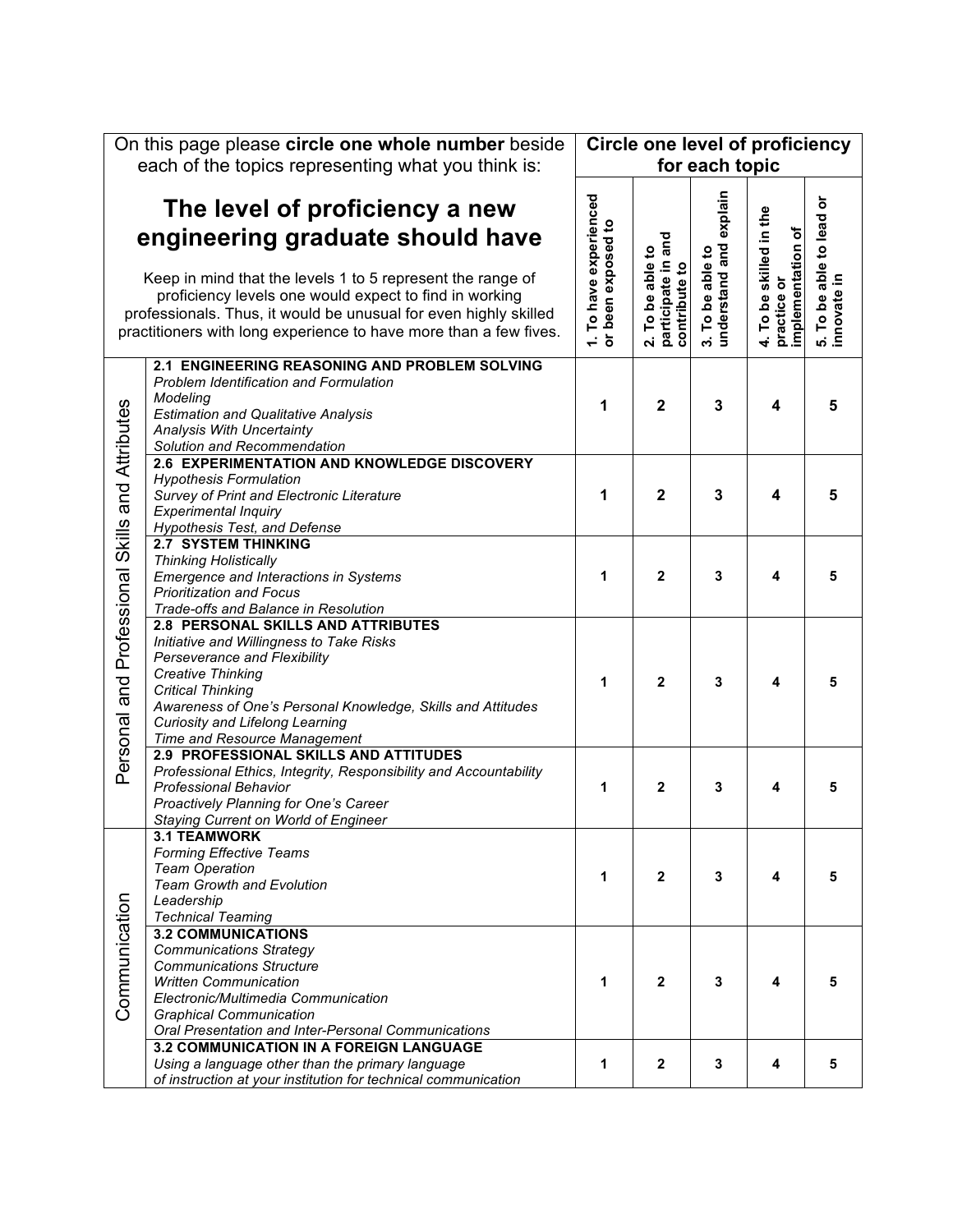|                                              | On this page please circle one whole number beside                                                                                                                                                                                                                           |                                              | <b>Circle one level of proficiency</b> |                                            |                                                             |                                         |
|----------------------------------------------|------------------------------------------------------------------------------------------------------------------------------------------------------------------------------------------------------------------------------------------------------------------------------|----------------------------------------------|----------------------------------------|--------------------------------------------|-------------------------------------------------------------|-----------------------------------------|
|                                              | each of the topics representing what you think is:                                                                                                                                                                                                                           |                                              |                                        | for each topic                             |                                                             |                                         |
|                                              |                                                                                                                                                                                                                                                                              |                                              |                                        |                                            |                                                             |                                         |
|                                              | The level of proficiency a new                                                                                                                                                                                                                                               |                                              |                                        |                                            |                                                             |                                         |
|                                              | engineering graduate should have                                                                                                                                                                                                                                             |                                              | and                                    |                                            |                                                             |                                         |
|                                              | Keep in mind that the levels 1 to 5 represent the range of<br>proficiency levels one would expect to find in working<br>professionals. Thus, it would be unusual for even highly skilled<br>practitioners with long experience to have more than a few fives.                | 1. To have experienced<br>or been exposed to | 2. To be able to<br>participate in a   | understand and explain<br>3. To be able to | 4. To be skilled in the<br>implementation of<br>practice or | 5. To be able to lead or<br>innovate in |
|                                              | <b>4.1 EXTERNAL AND SOCIETAL CONTEXT</b><br>Roles and Responsibility of Engineers<br>The Impact of Engineering on Society<br>Society's Regulation of Engineering<br>The Historical and Cultural Context<br>Contemporary Issues and Values<br>Developing a Global Perspective | 1                                            | $\mathbf{2}$                           | 3                                          | 4                                                           | 5                                       |
|                                              | <b>4.2 ENTERPRISE AND BUSINESS CONTEXT</b><br><b>Appreciating Different Enterprise Cultures</b><br>Enterprise Strategy, Goals, and Planning<br><b>Technical Entrepreneurship</b><br><b>Working Successfully in Organizations</b>                                             | 1                                            | $\mathbf{2}$                           | 3                                          | 4                                                           | 5                                       |
|                                              | <b>4.3 CONCEIVING AND ENGINEERING SYSTEMS</b><br>Setting System Goals and Requirements<br>Defining Function, Concept and Architecture<br>Modeling of System and Insuring Goals Can Be Met<br>Development Project Management                                                  | 1                                            | $\mathbf{2}$                           | 3                                          | 4                                                           | 5                                       |
| Systems in the Enterprise and Social Context | <b>4.4 DESIGNING</b><br><b>The Design Process</b><br>The Design Process Phasing and Approaches<br>Utilization of Knowledge in Design<br><b>Disciplinary Design</b><br><b>Multidisciplinary Design</b><br>Multi-Objective Design (DFX)                                        | 1                                            | $\mathbf{2}$                           | 3                                          | 4                                                           | 5                                       |
| 60                                           | <b>4.5 IMPLEMENTING</b><br>Designing the Implementation Process<br><b>Hardware Manufacturing Process</b><br><b>Software Implementing Process</b><br>Hardware Software Integration<br>Test, Verification, Validation, and Certification<br><b>Implementation Management</b>   | 1                                            | $\mathbf{2}$                           | 3                                          | 4                                                           | 5                                       |
| Operatin                                     | <b>4.6 OPERATING</b><br>Designing and Optimizing Operations<br><b>Training and Operations</b><br>Supporting the System Lifecycle<br>System Improvement and Evolution<br>Disposal and Life-End Issues<br><b>Operations Management</b>                                         | 1                                            | $\mathbf{2}$                           | 3                                          | 4                                                           | 5                                       |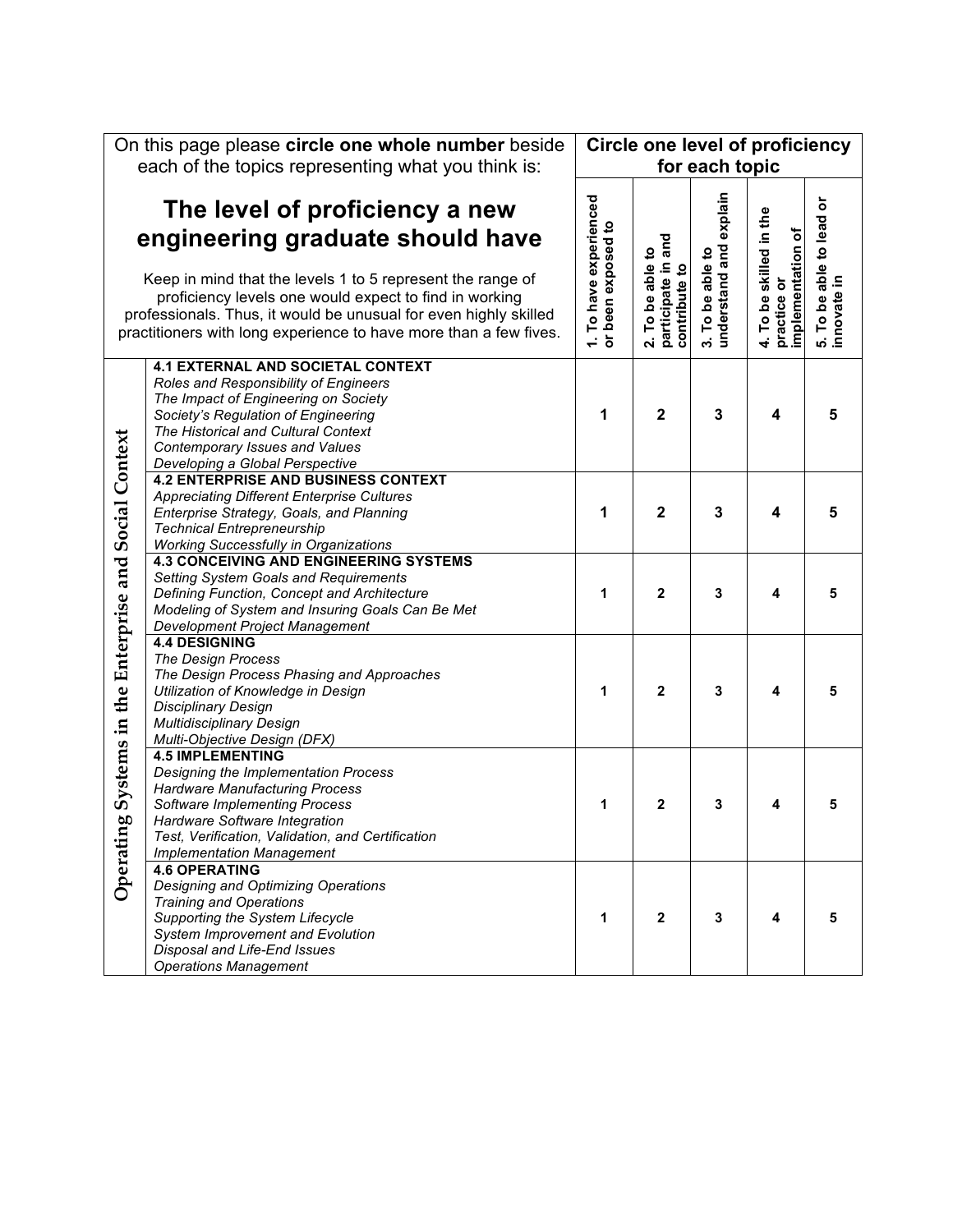|                             | <b>SD</b> |             | m   |   |                |                |   |                |                         |                |                |                |                |   |                |                |                |                |                |                |   |                |   |                 |   |                |                |                |                |                |                |                |                         |
|-----------------------------|-----------|-------------|-----|---|----------------|----------------|---|----------------|-------------------------|----------------|----------------|----------------|----------------|---|----------------|----------------|----------------|----------------|----------------|----------------|---|----------------|---|-----------------|---|----------------|----------------|----------------|----------------|----------------|----------------|----------------|-------------------------|
|                             |           | Average No. |     |   |                |                |   |                |                         |                |                |                |                |   |                |                |                |                |                |                |   |                |   |                 |   |                |                |                |                |                |                |                |                         |
| <b>INDIVIDUAL ASSESMENT</b> |           |             |     |   |                |                |   |                |                         |                |                |                |                |   |                |                |                |                |                |                |   |                |   |                 |   |                |                |                |                |                |                |                |                         |
| Personal &                  | 0.82      | 3.23        | 2.1 | 3 | 3              | 4              | 3 | 3              | 4                       | 3              | 4              | 3              | 4              | 4 | $\overline{2}$ | 3              | $\overline{4}$ | 3              | 3              | 3              | 4 | $\overline{4}$ | 3 | 3               | 4 | 4              | $\overline{2}$ | $\overline{4}$ | $\overline{2}$ | $\mathbf{3}$   | 4              | $\overline{2}$ | 4                       |
| <b>Professional</b>         | 0.90      | 2.89        | 2.2 | 4 | 2              | 1              | 4 | 3              | 3                       | 3              | $\overline{2}$ | 3              | 3              | 5 | 2              | 3              | 3              |                | 3              | 3              | 3 | 3              | 4 | 3               | 4 | 4              |                | 4              | 3              | 2              | 4              | 3              | 3                       |
| Skills &                    | 0.86      | 3.00        | 2.3 | 3 | 4              | 3              | 3 | $\overline{2}$ | 4                       | 3              | 4              | 3              | $\overline{4}$ | 3 | 3              | $\overline{2}$ | 3              | $\overline{4}$ | 4              | 3              | 3 | 3              | 3 | 3               | 4 | $\overline{2}$ | $\overline{2}$ | 3              | $\overline{2}$ | 4              | 4              | 3              | $\mathbf{3}$            |
| <b>Attributes</b>           | 0.80      | 3.65        | 2.4 | 4 | 3              | 5              | 4 | 3              | 4                       | 4              | 3              | 4              | 5              | 4 | 3              | 4              | 4              | 5              | 3              | 3              | 4 | 4              | 3 | 4               | 5 | 3              | 3              | 5              | $\overline{2}$ | 3              | 5              | 3              | $\overline{4}$          |
|                             | 0.96      | 3.23        | 2.5 | 3 | 3              | 3              | 4 |                | 4                       | $\overline{4}$ | 4              | $\overline{2}$ | 4              | 4 | 3              | 3              | 3              | 3              | 4              | 4              | 3 | 2              | 4 | 4               | 4 | 3              | 3              | 5              | 3              | 3              | 3              | 4              | 3                       |
| Communcation                | 0.81      | 3.62        | 3.1 | 4 | 3              | 4              | 5 | 4              | 4                       | 4              | 3              | 3              | 3              | 4 | $\overline{2}$ | 3              | 3              | 4              | 4              | 3              | 4 | 2              | 4 | 4               | 5 | 4              | $\overline{2}$ | 4              | $\mathbf{3}$   | $\overline{2}$ | 4              | 4              | $\sqrt{5}$              |
|                             | 0.77      | 3.40        | 3.2 | 4 | 3              | 4              | 4 | $\overline{2}$ | 4                       | 4              | 4              | 3              | 4              | 3 | 2              | 2              | $\overline{2}$ | 4              | 3              | $\overline{2}$ | 3 | 4              | 4 | 4               | 4 | 3              | $\overline{2}$ | 5              | 3              | $\overline{2}$ | 3              | 4              | 4                       |
|                             | 1.36      | 1.98        | 3.3 |   | 4              | 5              |   |                | 4                       |                | -1             |                |                | 3 |                | 1              |                |                |                | -1             | 5 |                | 5 | 4               |   | 1              |                |                |                | 1              | $\overline{2}$ |                |                         |
| Operating                   | 0.89      | 2.56        | 4.1 | 4 | 3              | $\overline{4}$ | 3 |                | 1                       | $\overline{2}$ | 3              | $\overline{2}$ | $\overline{2}$ | 3 | 2              | 2              |                | 3              | $\overline{2}$ | $\overline{2}$ | 2 | 4              | 3 | 4               | 4 | 5              | 3              | 3              | 3              | $\overline{2}$ | 2              | $\overline{2}$ | 3                       |
| Systems in the              | 0.88      | 2.60        | 4.2 | 3 |                | 3              | 3 |                | 1                       | $\overline{2}$ | $\overline{2}$ | 3              | $\overline{2}$ | 4 | 2              | 4              |                | 4              | 3              | -1             | 3 | 4              | 3 | 3               | 4 | 3              | 3              | 3              |                | 3              | $\overline{2}$ | $\overline{2}$ | $\overline{2}$          |
| <b>Enterprise and</b>       | 0.94      | 2.94        | 4.3 | 3 | 3              | 3              | 4 | 0              | 3                       | 3              | 3              | 3              | 4              | 4 | 3              | 3              | $\overline{2}$ | 3              | 3              | $\overline{2}$ | 3 | $\overline{4}$ | 3 | 3               | 3 | 5              | 2              | 4              | $\overline{2}$ | 3              | 3              | 2              | 4                       |
| <b>Social Context</b>       | 0.88      | 3.16        | 4.4 | 3 | 3              | 3              | 4 | $\overline{2}$ | 4                       | 3              | 4              | 4              | 5              | 5 | 3              | 3              | $\overline{2}$ | 5              | 3              | -1             | 3 | 3              | 4 | 3               | 4 | 3              | $\overline{2}$ | 3              | $\overline{4}$ | $\overline{2}$ | 4              | 3              | 3                       |
|                             | 0.96      | 2.66        | 4.5 | 3 | $\overline{2}$ | 4              | 3 | $\overline{2}$ | 3                       | 3              | $\overline{2}$ | 3              | 3              | 4 | 3              | 3              | $\overline{2}$ | 3              | $\overline{2}$ | -1             | 3 | $\overline{2}$ | 4 | 3               | 3 | 4              |                | 3              | $\mathbf{3}$   | $\overline{2}$ | 4              |                | $\mathfrak{S}$          |
|                             | 1.03      | 2.63        | 4.6 | 4 | $\overline{2}$ | 4              | 3 | 4              | 3                       | $\overline{2}$ | $\overline{2}$ | 3              | 4              | 4 | 3              | 3              |                | 4              | 3              | -1             | 4 | 4              | 3 | 3               | 4 | 3              |                | 4              |                | 2              | 3              |                | $\overline{4}$          |
| EW GRADUATE EXPECTATIO      |           |             |     |   |                |                |   |                |                         |                |                |                |                |   |                |                |                |                |                |                |   |                |   |                 |   |                |                |                |                |                |                |                |                         |
| Personal &                  | 0.77      | 3.58        | 2.1 | 3 | 4              | 3              | 3 | $\overline{2}$ | $\overline{\mathbf{4}}$ | 5              | 3              | 4              | 4              | 5 | $\overline{4}$ | 3              | 3              | 4              | 4              | 4              | 4 | 4              | 3 | $\sqrt{5}$      | 3 | 4              | 3              | $\overline{4}$ | 3              | 3              | 4              | 3              | 4                       |
| <b>Professional</b>         | 0.83      | 3.30        | 2.6 | 3 | 4              | 3              | 3 | $\overline{2}$ | $\overline{2}$          | 5              | $\overline{2}$ | 3              | 4              | 4 | 4              | 3              | 3              | 5              | 4              | 3              | 4 | 5              | 3 | 5               | 4 | 4              | 3              | 4              | $\mathbf{3}$   | $\overline{2}$ | 3              | 3              | 3                       |
| Skills &                    | 0.84      | 3.36        | 2.7 | 3 | 3              | $\overline{2}$ | 3 | $\overline{2}$ | 3                       | 5              | 3              | 3              | 4              | 4 | 4              | 2              | 2              | $\overline{4}$ | 4              | 3              | 4 | 4              | 4 | 5               | 3 | 3              | 3              | 4              | 3              | 3              | 3              | $\overline{2}$ | 3                       |
| <b>Attributes</b>           | 0.77      | 3.65        | 2.8 | 3 | 4              | 3              | 3 | $\overline{4}$ | 4                       | $\overline{4}$ | 4              | 4              | 4              | 5 | $\overline{4}$ | 4              | 3              | 4              | 3              | 4              | 3 | 4              | 3 | $\sqrt{5}$      | 4 | $\overline{2}$ | 3              | $\overline{4}$ | $\overline{4}$ | 4              | 4              | 3              | 3                       |
|                             | 0.90      | 3.53        | 2.9 | 3 | 4              | 3              | 3 | 4              | 4                       | 4              | 4              | 3              | 4              | 5 | 3              | $\overline{2}$ | 3              | 5              | 4              | 4              | 3 | 3              | 4 | $\sqrt{5}$      | 4 | 3              | 3              | 4              | 4              | 3              | ن              | $\overline{2}$ | $\overline{3}$          |
| <b>Communcation</b>         | 0.85      | 3.73        | 3.1 | 3 | 4              | 3              | 3 | 4              | 4                       | $\overline{4}$ | 3              | 3              | 4              | 4 | 3              | 3              | 3              | 5              | 4              | 4              | 4 | 5              | 4 | 5               |   | 4              | 3              | 4              | 4              | 3              | 4              | $\overline{2}$ | 4                       |
|                             | 0.79      | 3.72        | 3.2 | 3 | 4              | 3              | 3 | $\overline{4}$ | 4                       | 4              | 4              | 3              | 4              | 5 | 4              | 2              | $\overline{2}$ | 4              | 4              | 4              | 3 | $\overline{4}$ | 4 | $\sqrt{5}$      | 4 | 3              | 3              | 4              | 3              | $\overline{4}$ | 4              | 3              | 4                       |
|                             | 1.13      | 2.10        | 3.3 | 3 | 4              | $\overline{2}$ | 3 | 3              | 1                       | $\overline{2}$ | $\mathbf 1$    | $\overline{2}$ | $\overline{2}$ | 4 | 2              | 1              | 1              |                | 3              | 3              | 4 |                | 4 | 3               | 2 | 3              | 3              |                | -1             | 1              | 3              | 3              |                         |
| <b>Operating</b>            | 0.99      | 3.06        | 4.1 | 3 | 3              | 3              | 3 | 3              | 1                       | $\overline{4}$ | 3              | 4              | 3              | 4 | 3              | 4              |                | 4              | $\overline{2}$ | 3              | 4 | $\overline{4}$ | 3 | 4               | 4 | 2              | 3              | $\overline{4}$ | 3              | 3              | 4              | $\overline{2}$ | 3                       |
| Systems in the              | 0.93      | 2.99        | 4.2 | 3 | 3              | 4              | 3 | 3              | 1                       | 4              | $\overline{2}$ | 3              | 4              | 5 | 5              | $\overline{2}$ | 3              | 4              | 3              | 4              | 3 | 4              | 4 | $5\phantom{.0}$ | 3 | 3              | 3              | 4              | 3              | 3              | 4              | 3              | 3                       |
| <b>Enterprise and</b>       | 0.93      | 3.30        | 4.3 | 3 | 3              | 4              | 3 | 3              | $\overline{2}$          | 5              | 3              | 3              | 4              | 5 | 5              | 3              | 3              | 5              | 3              | 3              | 3 | 3              | 3 | 5               | 3 | 4              | 3              | 4              | $\mathbf{3}$   | 3              | 4              | 3              | $\overline{\mathbf{4}}$ |
| <b>Social Context</b>       | 0.88      | 3.59        | 4.4 | 3 | 4              | 3              | 3 | 3              | 4                       | 5              | 4              | 4              | 3              | 5 | 4              | 3              | 3              | 5              | 4              | 3              | 3 | 4              | 4 | 5               | 3 | 4              | 3              | 4              | 4              | 3              | 4              | $\overline{2}$ | 4                       |
|                             | 0.98      | 3.31        | 4.5 | 3 | 3              | 4              | 3 | 3              | $\overline{2}$          | 5              | 3              | 3              | 3              | 4 | 4              | 2              | 3              | 5              | 4              | 3              | 3 | 3              | 4 | 5               | 3 | 3              | 3              | 4              | 3              | 2              | 4              | 2              | 3                       |
|                             | 0.97      | 3.10        | 4.6 | 3 | 3              | 4              | 3 | 3              | $\overline{2}$          | 4              | $\overline{2}$ | 3              | 3              | 4 | 4              | 3              | 3              | 4              | 4              | 3              | 4 | $\overline{2}$ | 4 | 5               | 3 | 3              | 3              | 4              | 3              | $\overline{2}$ | 4              |                | $\overline{\mathbf{4}}$ |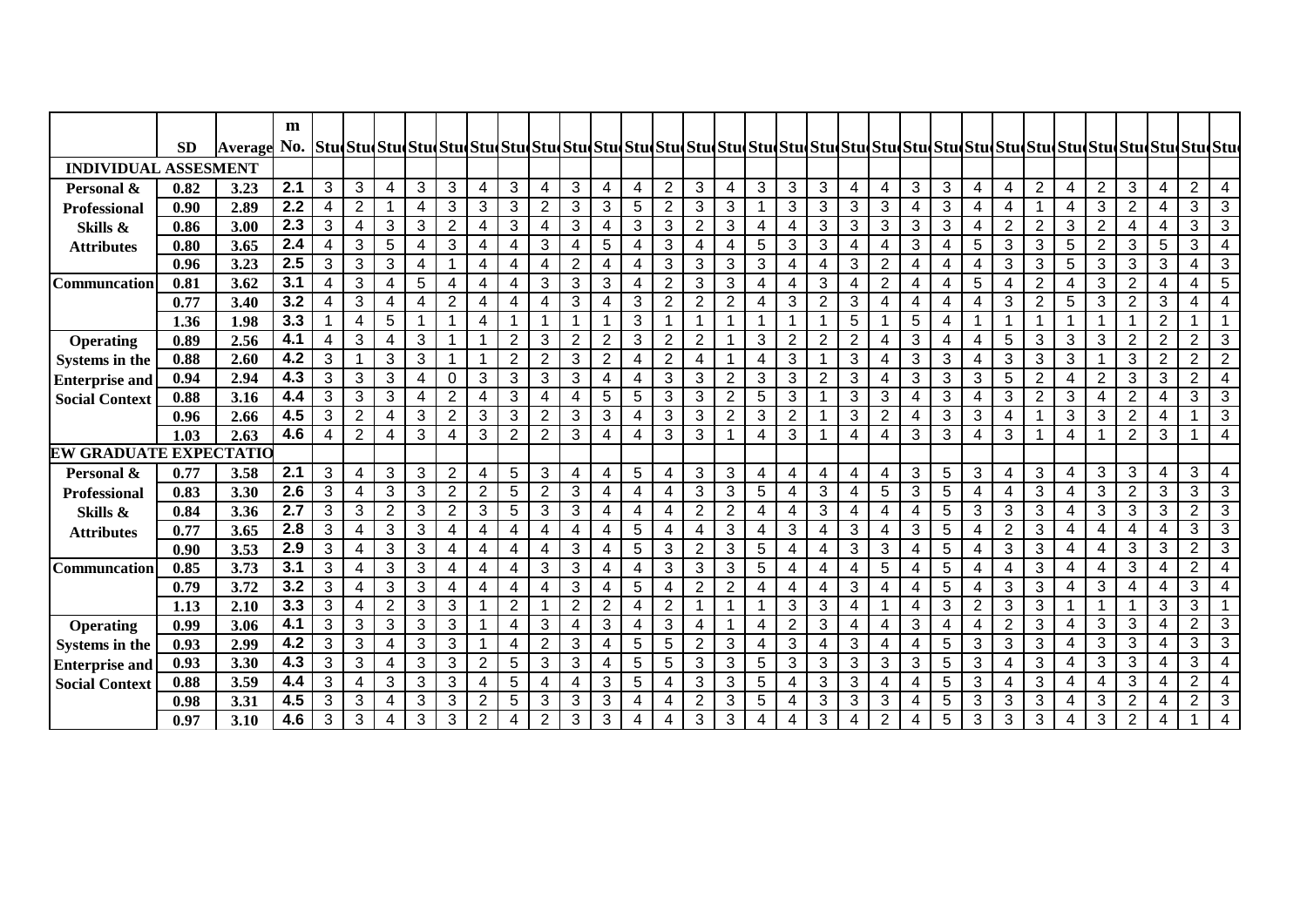| 3               | 3              | 3                            | $\overline{5}$          | $\overline{4}$          | 3                     | $\overline{3}$          | $\overline{3}$                   | 5                                     | $\overline{4}$ | 4              | 3                                         | $\overline{a}$               | $\overline{4}$           | $\overline{3}$                   | 3                            | 3              | $\overline{2}$    | $\overline{2}$                   | $\overline{2}$           | $\mathfrak{B}$          | $\overline{3}$      | $\overline{4}$ | $\overline{2}$                   | 5                   | 2                 | $\mathbf{1}$                 | $\mathbf{3}$   | $\overline{4}$           | 3                        | 3                   | 3              | 3                   | 3                 | 4                       | $\mathbf{3}$                     | $\overline{2}$                 | $\overline{\mathbf{4}}$ | $\overline{4}$      |
|-----------------|----------------|------------------------------|-------------------------|-------------------------|-----------------------|-------------------------|----------------------------------|---------------------------------------|----------------|----------------|-------------------------------------------|------------------------------|--------------------------|----------------------------------|------------------------------|----------------|-------------------|----------------------------------|--------------------------|-------------------------|---------------------|----------------|----------------------------------|---------------------|-------------------|------------------------------|----------------|--------------------------|--------------------------|---------------------|----------------|---------------------|-------------------|-------------------------|----------------------------------|--------------------------------|-------------------------|---------------------|
| 3               | 3              | 5                            | $\overline{2}$          | 4                       | 1                     | 4                       | $\overline{2}$                   | 4                                     | 3              | 4              | 3                                         | 3                            | 4                        | 3                                | 4                            | 2              | 3                 | 3                                | 3                        | $\sqrt{3}$              | 2                   | $\overline{2}$ |                                  | 3                   | 3                 |                              | 4              | 4                        | 4                        | $\overline{2}$      | 3              | 4                   | 3                 | $\overline{2}$          | $\overline{2}$                   | 3                              | $\overline{2}$          | $\overline{4}$      |
| 3               | 3              | 4                            | $\overline{2}$          | 3                       | 3                     | 3                       | $\mathbf{1}$                     | 4                                     | 3              | 3              | 3                                         | 5                            | 3                        | 4                                | 4                            | 2              | $\mathbf 1$       | 3                                | $\overline{2}$           | $\overline{4}$          | $\mathbf 1$         | 3              | $\overline{2}$                   | $\overline{2}$      | $\overline{2}$    | $\mathbf 1$                  | 3              | 4                        | 3                        | $\mathbf{3}$        | 3 <sup>1</sup> | 3                   | 3                 | 3                       | 3                                | $\overline{2}$                 | $\overline{2}$          | $\overline{2}$      |
| 4               | 4              | 4                            | $\overline{4}$          | $\sqrt{5}$              | $\overline{3}$        | $\overline{4}$          | $\overline{4}$                   | 4                                     | $\overline{4}$ | 4              | 4                                         | 3                            | $\sqrt{5}$               | $\overline{4}$                   | 5                            | 3              | $\overline{2}$    | $\mathbf{3}$                     | 3                        | $\overline{\mathbf{4}}$ | $\overline{4}$      | 3              | $\mathbf{3}$                     | 4                   | 3                 | $\mathbf 1$                  | 4              | 5                        | 3                        | 3                   | 4              | 4                   | 3                 | $\overline{4}$          | $\overline{4}$                   | $\overline{2}$                 | 5                       | $\overline{3}$      |
| 3               | 3              | 3                            | $\overline{2}$          | 4                       | 3                     | 4                       | $\mathbf 1$                      | 3                                     | 4              | 4              | 3                                         | 3                            | 3                        | 3                                | 4                            | 3              | 1                 | 3                                | $\overline{2}$           | $\sqrt{3}$              | $\overline{2}$      | 3              |                                  | 5                   | 3                 | 3                            | 4              | 4                        | 4                        | 3                   | 3              | 4                   | 3                 | $\overline{4}$          | 5                                | 5                              | 4                       | 3                   |
| 4               | $\overline{2}$ | 4                            | $\overline{2}$          | 4                       | 3                     | 3                       | 3                                | 4                                     | 4              | 5              | 4                                         | $\overline{4}$               | 5                        | 4                                | 5                            | 3              | $\overline{2}$    | 3                                | 3                        | $\overline{4}$          | 4                   | 3              | $\overline{2}$                   | 4                   | 3                 | 3                            | 3              | $\sqrt{5}$               | $\sqrt{3}$               | $\overline{2}$      | 3 <sup>1</sup> | 5                   | $\mathbf{3}$      | $\mathbf{3}$            | 4                                | $\overline{\mathbf{4}}$        | 4                       | 4                   |
| 3               | 3              | 3                            | -1                      | $\overline{4}$          | $\overline{3}$        | $\overline{3}$          | $\overline{4}$                   | 4                                     | 4              | 4              | 3                                         | $\overline{a}$               | 3                        | 3                                | 4                            | 3              | $\overline{2}$    | $\overline{4}$                   | $\sqrt{3}$               | $\sqrt{3}$              | $\overline{4}$      | 3              | $\mathbf{3}$                     | $\overline{4}$      | 3                 | $\ensuremath{\mathsf{3}}$    | 4              | $\overline{4}$           | $\overline{\mathcal{A}}$ | $\mathfrak{S}$      | 4              | 4                   | $\sqrt{2}$        | 3                       | $\mathbf{3}$                     | 3                              | $\mathbf{3}$            |                     |
|                 |                | 5                            | 3                       | $\overline{2}$          | 4                     | 1                       | $\overline{2}$                   | 4                                     | 4              |                | 3                                         | $\overline{2}$               | $\overline{2}$           | $\overline{2}$                   |                              |                | $\mathbf 1$       |                                  |                          | $\overline{\mathbf{4}}$ |                     | $\overline{4}$ |                                  | 5                   |                   | 3                            | 4              | $\overline{2}$           | $\mathbf{1}$             | $\overline{2}$      | 4              | 4                   | 4                 | $\overline{2}$          |                                  | 4                              |                         |                     |
| 3               | $\overline{2}$ | 3                            | $\mathbf 1$             | 3                       | 3                     | 3                       | 4                                | $\overline{2}$                        | 4              | 4              | 3                                         | 3                            | $\mathbf{1}$             | 3                                | 4                            | 3              | 1                 | $\overline{2}$                   | 3                        |                         | $\overline{2}$      | 3              | $\overline{2}$                   | 3                   | $\overline{2}$    | $\overline{2}$               | $\mathbf{2}$   | 3                        | 3                        | $\overline{2}$      | 3              | 3                   | 3                 | 5                       | 3                                | 2                              | $\overline{2}$          | 3                   |
| 3               | 3              | 3                            | $\overline{2}$          | 3                       | 3                     | 3                       | $\overline{2}$                   | $\overline{2}$                        | 3              | 4              | 4                                         | 3                            | $\overline{2}$           | $\overline{2}$                   | 4                            | 2              | $\mathbf{1}$      | $\overline{2}$                   | 3                        | $\overline{2}$          | 3                   | $\overline{2}$ | $\overline{2}$                   | 4                   | $\overline{2}$    | $\overline{2}$               | $\overline{2}$ | 3                        | $\overline{2}$           | 3                   | 3              | $\overline{c}$      | 4                 | $\overline{2}$          | $\overline{\mathbf{4}}$          | $\mathbf 1$                    | 3                       | $\overline{2}$      |
| 3               | 3              | 4                            | 4                       | 4                       | 3                     | 3                       | $\mathbf 1$                      | 3                                     | 4              | 4              | 4                                         | $\sqrt{5}$                   | $\overline{2}$           | 3                                | 5                            | 3              | $\overline{2}$    | 2                                | 3                        | $\sqrt{3}$              | 3                   | 3              | 3                                | 4                   | $\overline{2}$    | $\mathbf{1}$                 | $\overline{2}$ | 4                        | 2                        | $\overline{2}$      | 3              | 3                   | 3                 |                         | 3                                | 3                              | 3                       | 4                   |
| 4               | 3              | 4                            | 3                       | 3                       | 3                     | 3                       | 3                                | 3                                     | 3              | 4              | 4                                         | 4                            | $\overline{4}$           | 3                                | 4                            | 3              | 3                 | $\overline{2}$                   | $\overline{2}$           | $\sqrt{3}$              | 4                   | $\overline{2}$ | 3                                | 5                   | 3                 | -1                           | 4              | 5                        | $\sqrt{3}$               | $\overline{2}$      | 4              |                     | 3                 | 4                       | 4                                | 3                              | 4                       | 3                   |
| 3               | 4              | 3                            | $\overline{3}$          | $\overline{3}$          | $\overline{4}$        | $\overline{\mathbf{4}}$ | $\overline{1}$                   | $\overline{1}$                        | $\overline{3}$ | 4              | $\overline{2}$                            | $\overline{3}$               | $\overline{3}$           | $\overline{2}$                   | 3                            | $\overline{2}$ | $\mathbf 1$       | $\mathbf 1$                      | $\sqrt{2}$               | $\mathfrak{B}$          | $\sqrt{2}$          | 1              | $\overline{2}$                   | 3                   | $\overline{2}$    | $\overline{2}$               | $\mathbf{3}$   | $\overline{\mathbf{4}}$  | $\overline{3}$           | $\overline{2}$      | 3              | $\mathfrak{B}$      | $\overline{3}$    | $\overline{3}$          | $\overline{\mathbf{1}}$          | $\overline{4}$                 | 4                       | $\mathbf{1}$        |
| 3               | 4              | 3                            | 3                       | 3                       | 3                     | 3                       | $\mathbf{1}$                     | $\overline{1}$                        | 4              | $\mathbf{3}$   | $\overline{2}$                            | 3                            | $\mathbf 1$              | $\overline{2}$                   | $\overline{4}$               | $\overline{3}$ | $\mathbf{1}$      | $\overline{2}$                   | $\mathbf 1$              | $\overline{\mathbf{4}}$ | $\mathbf{1}$        |                | $\overline{2}$                   | $\overline{2}$      | $\overline{2}$    | $\overline{2}$               | 3              | 3                        | 2                        | $\mathbf 1$         | 3              | 4                   | 3                 | 3                       | -1                               | 3                              | 3                       | $\overline{2}$      |
|                 |                |                              |                         |                         |                       |                         |                                  |                                       |                |                |                                           |                              |                          |                                  |                              |                |                   |                                  |                          |                         |                     |                |                                  |                     |                   |                              |                |                          |                          |                     |                |                     |                   |                         |                                  |                                |                         |                     |
| 4               | 4              | 5                            | $\overline{4}$          | 4                       | 4                     | 3                       | 4                                | 4                                     | 4              | 4              | 5                                         | 4                            | 3                        | 4                                | 4                            | $\mathbf{3}$   | 4                 | 3                                | 3                        | 3                       | $\overline{5}$      | $\overline{4}$ | $\overline{2}$                   | 5                   | $\overline{2}$    | $\overline{2}$               | 4              | $\overline{5}$           | 4                        | $\overline{2}$      | $\mathbf{3}$   | 4                   | 3                 | 3                       | $\overline{4}$                   | 4                              | 4                       | 3                   |
| $\overline{4}$  | 4              | $\overline{4}$               | 3                       | 4                       | $\overline{4}$        | $\overline{3}$          | $\overline{3}$                   | $\overline{3}$                        | $\overline{4}$ | 4              | $\overline{4}$                            | $\overline{4}$               | $\overline{3}$           | $\overline{3}$                   | 3                            | $\overline{2}$ | 4                 | $\mathbf{3}$                     | $\mathbf{3}$             | $\sqrt{3}$              | $\overline{2}$      | $\mathbf{3}$   | $\overline{2}$                   | 4                   | $\overline{2}$    | $\sqrt{2}$                   | 4              | 5                        | 4                        | $\mathbf 1$         | 4              | 4                   | $\mathbf{3}$      | 3                       | $\overline{4}$                   | $\mathbf{3}$                   | 4                       | $\overline{3}$      |
| $\overline{5}$  | 3              | 5                            | $\overline{4}$          | 4                       | 3                     | 3                       | 3                                | 4                                     | 4              | 4              | 4                                         | $\overline{4}$               | $\mathbf{3}$             | 3                                | 4                            | 3              | 3                 | $\overline{2}$                   | $\overline{\mathbf{4}}$  | $\mathfrak{B}$          | $\overline{2}$      | 3              | 3                                | 4                   | $\overline{2}$    | 3                            | 4              | 5                        | 3                        | $\overline{2}$      | 4              | 3                   | 4                 | $\mathbf{3}$            | $\overline{5}$                   | $\overline{\mathbf{4}}$        | 3                       | $\overline{2}$      |
| 5               | 3              | 3                            | 5                       | $\overline{4}$          | $\overline{4}$        | $\overline{3}$          | $\overline{3}$                   | 2 <sup>1</sup>                        | 3              | 4              | $\sqrt{5}$                                | $\overline{5}$               | 5                        | 5                                | $\overline{4}$               | 4              | 4                 | 3                                | 4                        | $\mathfrak{B}$          | $\overline{4}$      | 3              | $\overline{2}$                   | 5                   | $\overline{2}$    | 4                            | 4              | $\overline{\mathcal{A}}$ | 3                        | $\overline{2}$      | 4              | 4                   | 4                 | 3                       | $5\phantom{.0}$                  | $5\phantom{.0}$                | 3                       | $\overline{4}$      |
| 5               | 3              | 5                            | 3                       | 4                       | $\overline{3}$        | $\overline{4}$          | $\overline{3}$                   | $\overline{\omega}$                   | 5              | 4              | 3                                         | 4                            | 4                        | $\overline{4}$                   | 5                            | $\overline{4}$ | 3                 | $\sqrt{2}$                       | 4                        | $\sqrt{3}$              | $\sqrt{5}$          | 4              |                                  | 4                   | $\boldsymbol{2}$  | $\boldsymbol{2}$             | 4              | $\overline{\mathbf{4}}$  | $\overline{5}$           | $\mathbf{1}$        | 4              | 5                   | 4                 | $\overline{\mathbf{4}}$ | $\overline{4}$                   | $\sqrt{5}$                     | $\overline{\mathbf{4}}$ | $\overline{3}$      |
| $\overline{5}$  | 3              | 5                            | 3                       | $\overline{\mathbf{4}}$ | $\overline{2}$        | 4                       | 3                                | 3                                     | 5              | 4              | $\sqrt{5}$                                | 5                            | $\overline{\mathcal{A}}$ | 4                                | 3                            | 3              | 3                 | $\sqrt{2}$                       | 3                        | $\sqrt{3}$              | 5                   | 4              | 3                                | 5                   | 3                 | $\overline{4}$               | 4              | $\sqrt{5}$               | $\overline{\mathbf{4}}$  | $\mathbf{1}$        | 4              | 5                   | 4                 | $\overline{\mathbf{4}}$ | $\mathbf{3}$                     | $\overline{\mathbf{4}}$        | 4                       | 3                   |
| 4               | 3              | 4                            | 3                       | $\overline{4}$          | 3                     | 3                       | 3                                | $\mathbf{3}$                          | 5              | 4              | $\overline{4}$                            | $\sqrt{5}$                   | 3                        | 4                                | 5                            | 3              | 4                 | 3                                | $\overline{4}$           | $\sqrt{3}$              | $\overline{5}$      | $\overline{4}$ | $\overline{2}$                   | 4                   | 3                 | $\overline{2}$               | 4              | $\overline{5}$           | 4                        | $\overline{2}$      | 4              | 5                   | 3                 | $\overline{4}$          | $5\phantom{.0}$                  | $\overline{\mathbf{4}}$        | 4                       | 3                   |
| 3               |                | $\overline{2}$               | $\overline{\mathbf{1}}$ | $\overline{4}$          | $\mathbf{1}$          | $\overline{1}$          | $\mathbf{1}$                     | 3                                     | $\mathbf{1}$   | $\overline{3}$ | 3                                         | ن                            | $\overline{2}$           | $\overline{3}$                   | 1                            | $\mathbf 1$    | $\overline{2}$    |                                  | 1                        |                         | $\mathbf{1}$        |                |                                  | 4                   | -1                | $\mathbf{3}$                 | 3              | 3                        | $\mathbf{1}$             | $\mathbf{1}$        | $\overline{2}$ | $\overline{2}$      | $\overline{4}$    | $\mathbf{3}$            | $\overline{3}$                   | 5                              | $\overline{2}$          |                     |
| 4               | 4              | 5                            | 3                       | 4                       | 3                     | $\mathfrak{S}$          | 3                                | 3                                     | 4              | 4              | 3                                         | 3                            | 3                        | 3                                | 3                            | 3              | $\mathbf{3}$      | $\overline{2}$                   | 4                        | 4                       | 4                   | 3              |                                  | 5                   | $\overline{2}$    | 3                            | 4              | 4                        | 4                        | 1                   | 3              | 4                   | 4                 | 4                       | 4                                | $\sqrt{3}$                     | $\overline{2}$          | $\overline{2}$      |
| 4               | 3              | 4                            | 3                       | 4                       | $\overline{2}$        | $\overline{3}$          | $\overline{2}$                   | 3 <sup>1</sup>                        | $\overline{4}$ | 4              | 3                                         | $\overline{2}$               | 3                        | $\overline{2}$                   | 3                            | 3              | $\overline{2}$    | $\overline{2}$                   | 4                        | 4                       | 4                   | 3              |                                  | 4                   | $\overline{2}$    | $\overline{4}$               | $\sqrt{3}$     | $\overline{a}$           | 3                        | $\mathbf{1}$        | 3 <sup>1</sup> | 3                   | 4                 | $\mathbf{3}$            | $\mathbf{3}$                     | $\overline{2}$                 | $\mathfrak{S}$          |                     |
| 5<br>5          | 3<br>4         | $\overline{\mathbf{4}}$<br>5 | $\overline{4}$<br>3     | $\overline{a}$<br>4     | $\boldsymbol{0}$<br>4 | 3<br>$\overline{3}$     | $\overline{2}$<br>$\overline{3}$ | $\overline{\omega}$<br>$\overline{3}$ | 4<br>4         | 4<br>4         | $\overline{\mathbf{4}}$<br>$\overline{5}$ | $\overline{4}$<br>$\sqrt{5}$ | $\overline{4}$<br>5      | $\overline{3}$<br>$\overline{3}$ | $\overline{\mathbf{4}}$<br>4 | 3<br>3         | 3<br>$\mathbf{3}$ | $\overline{2}$<br>$\overline{2}$ | $\overline{4}$           | $\overline{\mathbf{4}}$ | 3<br>$\overline{4}$ | 3<br>3         | $\overline{2}$<br>$\overline{2}$ | 4<br>5              | $\mathbf{3}$<br>3 | $\overline{2}$               | $\overline{4}$ | $\overline{\mathbf{4}}$  | 3                        | 1<br>$\overline{2}$ | 3              | $\mathfrak{B}$<br>3 | 4<br>$\mathbf{3}$ | 3<br>$\mathbf{3}$       | $\overline{5}$<br>$\overline{5}$ | $\overline{3}$<br>$\mathbf{3}$ | $\overline{3}$          | $\overline{3}$<br>3 |
| 5               | 4              | 5                            | 4                       | 4                       | 3                     | 3                       | $\overline{2}$                   |                                       | 4              | 4              | 5                                         | 4                            | 4                        | 3                                | 4                            | 4              | $\overline{2}$    | $\overline{2}$                   | $\overline{4}$<br>4      | $\overline{\mathbf{4}}$ | $\mathbf{3}$        |                | $\overline{2}$                   |                     | 3                 | $\overline{\mathbf{4}}$<br>5 | 4              | 5                        | 4<br>3                   |                     | 4              | 3                   | 4                 |                         |                                  | $\overline{4}$                 | 4<br>4                  | $\overline{2}$      |
| $5\phantom{.0}$ | 4              | $\ensuremath{\mathsf{3}}$    | 4                       | 4                       | $\overline{2}$        | 3                       | $\mathbf{1}$                     |                                       | 4              | 4              | 4                                         | 4                            | $\mathbf{3}$             | $\overline{2}$                   | $\overline{4}$               | 3 <sup>1</sup> | 3                 |                                  | $\overline{\mathcal{A}}$ | 4<br>$\mathfrak{B}$     | 3                   | 3<br>3         | $\overline{2}$                   | 5<br>$\overline{4}$ | $\mathbf{3}$      | 5                            | 4<br>4         | 4<br>$\overline{4}$      | 3                        | $\mathbf{1}$        | 3<br>3         | $\mathbf{2}$        | 4                 | 3<br>3                  | 4<br>4                           | $\overline{4}$                 | 3                       | $\overline{2}$      |
|                 |                |                              |                         |                         |                       |                         |                                  |                                       |                |                |                                           |                              |                          |                                  |                              |                |                   |                                  |                          |                         |                     |                |                                  |                     |                   |                              |                |                          |                          |                     |                |                     |                   |                         |                                  |                                |                         |                     |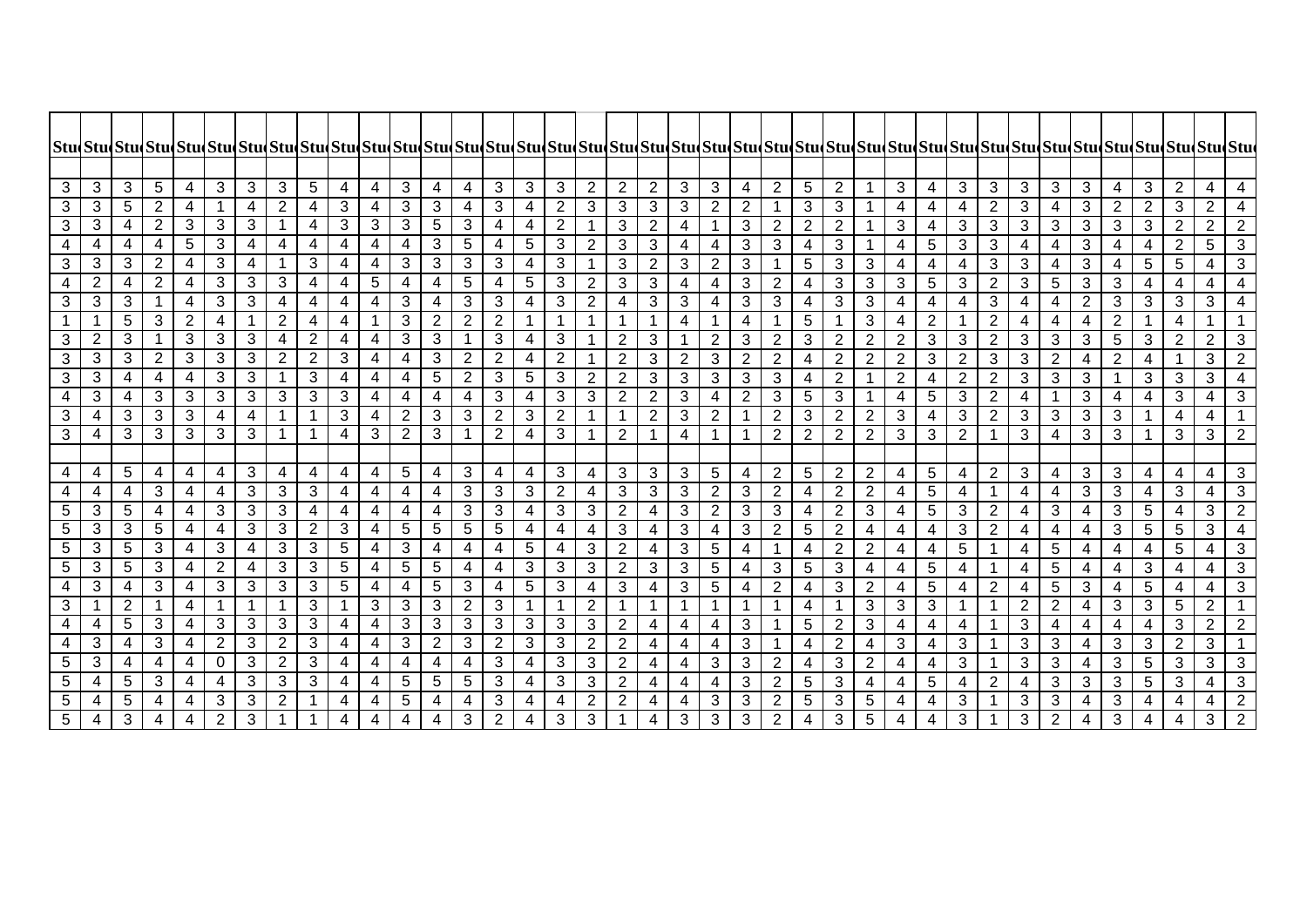| 3                   | $\overline{2}$ | 3              | 4                   | $\sqrt{5}$                   | 3                         | 3                            | 3                       | $\overline{2}$ | 4              | $\mathbf{3}$      | 4              | 2                                | $\mathbf{3}$            | 4              | $\overline{4}$ | 2                        | 5              | 2              | $\overline{2}$          | $\mathfrak{S}$          | 3                            | 3              | $\overline{2}$                   | $\overline{\mathbf{4}}$ | $\mathbf{3}$            | 4                | $\mathfrak{B}$ | 3                 | 3                       | $\overline{2}$      | 3              | 4              | 4                              | 3                   | $\mathbf{3}$            | $\overline{2}$  | 3                            | 3              |
|---------------------|----------------|----------------|---------------------|------------------------------|---------------------------|------------------------------|-------------------------|----------------|----------------|-------------------|----------------|----------------------------------|-------------------------|----------------|----------------|--------------------------|----------------|----------------|-------------------------|-------------------------|------------------------------|----------------|----------------------------------|-------------------------|-------------------------|------------------|----------------|-------------------|-------------------------|---------------------|----------------|----------------|--------------------------------|---------------------|-------------------------|-----------------|------------------------------|----------------|
| 3                   | 2              | 3              | 3                   | 4                            | 3                         | $\overline{2}$               | 3                       | 3              | 2              | $\overline{2}$    | 3              | 3                                | $\overline{2}$          | 4              | 4              | 3                        | 4              | 3              | $\overline{2}$          | 4                       | $\overline{2}$               | 3              | $2^{\circ}$                      | 3                       | 3                       | 3                | 3              | $\overline{2}$    | 3                       |                     | 3              | 4              | 2                              | $\overline{2}$      | $\overline{2}$          | 2               | 3                            | 3              |
| 4                   | 4              | 3              | 3                   | 3                            | $\overline{4}$            | 3                            | $\overline{4}$          | 3              | 4              | $\overline{2}$    | 2              | 3                                | $\overline{\mathbf{4}}$ | 3              | $\overline{4}$ | 3                        | 4              | $\overline{2}$ | 3                       | 3                       | $\overline{4}$               | 3              |                                  | 5                       | 4                       | 4                | $\overline{2}$ | $\overline{2}$    | $\overline{2}$          | $\overline{2}$      | $\overline{2}$ | 3              | 4                              | 3                   | $\overline{2}$          | $\overline{2}$  | 4                            | 3              |
| 4                   | 3              | 3              | $\overline{4}$      | $\overline{4}$               | 4                         | $\overline{4}$               | $\overline{4}$          | 3              | $\overline{4}$ | $\mathbf{3}$      | 4              | $\overline{a}$                   | 3                       | 4              | 3              | 3                        | 5              | $\sqrt{3}$     | $\overline{2}$          | $\sqrt{3}$              | 4                            | 3              | $\overline{2}$                   | 4                       | 4                       | 5                | $\sqrt{3}$     | $\overline{4}$    | $\overline{2}$          | 3                   | 3              | 4              | $\mathbf{3}$                   | 4                   | $\mathbf{3}$            | 4               | 4                            |                |
|                     | 5              | 3              | $\overline{4}$      | 4                            | 3                         | $\overline{5}$               | $\overline{2}$          | 3              | 3              |                   | 3              | $\mathbf{3}$                     | $\overline{2}$          | 5              | 3              | 3                        | 5              | 3              | $\overline{2}$          | $\mathfrak{B}$          | $\mathbf{3}$                 | 3              |                                  | $\overline{2}$          | 4                       | 4                | $\overline{2}$ | 3                 | 4                       | $\overline{2}$      | 3              | $\overline{2}$ | $\overline{5}$                 | 4                   | $\mathbf{3}$            | $\overline{2}$  | $\mathfrak{S}$               | 3              |
| 4                   | 4              | 4              | 3                   | $\overline{a}$               | $\ensuremath{\mathsf{3}}$ | $\overline{\mathcal{A}}$     | $\overline{4}$          | $\overline{4}$ | $\overline{4}$ | 4                 | $\overline{4}$ | $\overline{4}$                   | $\overline{4}$          | $\overline{4}$ | $\overline{4}$ | 3                        | 4              | 4              | 3                       | $\overline{4}$          | 5                            | 3              | $\overline{2}$                   | 3                       | 4                       | 5                | 3              | $\overline{a}$    | 4                       | $\overline{2}$      | 4              | $\overline{4}$ | 4                              | $\overline{4}$      | 3                       | $\overline{2}$  | 3                            | 3              |
| 4                   | 4              | 3              | $\overline{4}$      | 4                            | 3                         | $\overline{4}$               | $\overline{4}$          | 4              | 4              | 4                 | 4              | 4                                | 3                       | $\overline{3}$ | 3              | $\overline{\mathcal{A}}$ | $\overline{5}$ | $\overline{5}$ | $\mathbf{3}$            | $\sqrt{3}$              | $\overline{2}$               | $\mathbf{3}$   | $\overline{2}$                   | 4                       | 4                       | 5                | $\mathfrak{B}$ | $\overline{4}$    | 3                       | $\overline{4}$      | 4              | 4              | $\overline{2}$                 | $\overline{4}$      | $\overline{\omega}$     | $\mathbf{3}$    | 3                            | $\overline{2}$ |
| $\overline{2}$      |                | 1              | $\mathbf 1$         | $\mathbf{1}$                 | 1                         | $\mathbf 1$                  | $\mathbf{1}$            | 4              |                |                   |                |                                  | $\mathbf 1$             |                | $\overline{2}$ | 4                        | $\mathbf 1$    | 4              |                         |                         | $\mathbf 1$                  | $\overline{2}$ | 2                                |                         | -1                      | $\boldsymbol{2}$ | $\mathbf{1}$   | $\mathbf 1$       | $\sqrt{5}$              | $\mathbf{1}$        |                | $\overline{2}$ | 4                              | $\mathbf{3}$        | $\overline{2}$          |                 | $\overline{2}$               |                |
| $\overline{2}$      | 4              | 3              | $\mathfrak{S}$      | 3                            | $\overline{2}$            | $\overline{4}$               | $\overline{2}$          | 3 <sup>1</sup> | 2              | $\overline{2}$    | $\overline{2}$ | $\overline{1}$                   | $\overline{2}$          | 4              | $\overline{2}$ | 2                        | 3              | $\overline{2}$ | $\overline{2}$          | $\overline{2}$          | $\overline{2}$               | 2              | $\overline{2}$                   | $\overline{2}$          | 3                       | $\mathfrak{B}$   | $\overline{2}$ | $\overline{2}$    | 3                       | $\mathbf{1}$        | 3              | 2              | $\overline{2}$                 | 3                   | 2                       | $\mathbf{1}$    | $\overline{2}$               | $\overline{2}$ |
| 3                   | 4              | $\overline{4}$ | $\overline{2}$      | 3                            | 3                         | 3                            | $\overline{2}$          | 3              | 2              | $\overline{2}$    | $\overline{2}$ | $\overline{2}$                   | 3                       | 3              | 3              | 3                        | 3              | $\overline{2}$ | $\overline{2}$          | $\overline{2}$          | 3                            | 2              | $\overline{2}$                   | $\overline{2}$          | $\overline{4}$          | $\overline{4}$   | $\mathbf{1}$   | $\mathbf{3}$      | $\mathbf{3}$            | $\overline{2}$      | 4              | 3              | 3                              | $\overline{2}$      | $\overline{\mathbf{1}}$ | $\mathbf{1}$    | 3                            |                |
| $\overline{2}$      | 3              | 4              | 3                   | 4                            | $\ensuremath{\mathsf{3}}$ | 4                            | $\overline{2}$          | 3              | 4              | $\mathbf{3}$      | 4              | $\overline{2}$                   | $\sqrt{3}$              | 4              | 3              | 4                        | 3              | $\overline{2}$ | $\overline{2}$          | $\overline{2}$          | 3                            | $\overline{2}$ | $\overline{2}$                   | 3                       | 4                       | 3                | $\overline{2}$ | 3                 | 4                       | $\mathbf{1}$        | 3              | 3              | $\overline{2}$                 | $\mathbf{3}$        |                         | $\overline{2}$  | 0                            | $\overline{2}$ |
| $\overline{2}$      | 3              | $\overline{2}$ | 3                   | 3                            | $\boldsymbol{2}$          | 4                            | 3                       | 3              | 3              | 3                 | 3              | $\overline{2}$                   | 3                       | 4              | 4              | 2                        | 4              | $\sqrt{3}$     | $\mathbf{2}$            | 3                       | 4                            | $\overline{c}$ | $\overline{2}$                   | $\mathbf{2}$            | 3                       | $\overline{4}$   | $\overline{2}$ | 3                 | 4                       |                     | $\overline{2}$ | 4              | 4                              | 3                   | 3                       | 3               | $\overline{2}$               | 3              |
| 3                   | 3              | 3              | 3                   | $\sqrt{3}$                   | $\sqrt{2}$                | $\overline{\mathbf{4}}$      | $\mathbf{1}$            | 3              | 4              | $\mathbf{3}$      | $\mathfrak{S}$ | $\overline{1}$                   | $\overline{\mathbf{4}}$ | $\mathfrak{S}$ | 4              | $\overline{2}$           | 4              | $\overline{2}$ | $\sqrt{2}$              |                         | $\overline{2}$               | $\sqrt{2}$     | $\mathbf{2}$                     |                         | $\overline{\mathbf{4}}$ | $\mathfrak{B}$   | $\mathbf 1$    | $\overline{2}$    | $\overline{\mathbf{4}}$ | $\overline{2}$      | 3              | 4              | 3                              | $\sqrt{3}$          | $\overline{\mathbf{1}}$ | $\mathbf{1}$    | $\overline{2}$               | $\overline{3}$ |
| 3                   | 3              | 3              | $\mathbf 1$         | 3                            | 3                         | $\overline{4}$               | $\overline{2}$          | 3              | 2              | 1                 | 3              | $\overline{2}$                   | 3                       | 2              | 3              | $\overline{1}$           | 3              | 3              | $\overline{2}$          | $\overline{\mathbf{4}}$ | 3                            | $\overline{2}$ | $\overline{2}$                   | $\overline{2}$          | 4                       | 4                | 1              | $\overline{2}$    | 3                       | $\mathbf{1}$        | 3              | 3              | $\overline{2}$                 | $\overline{2}$      | -1                      | $\mathbf{1}$    | 3                            | $\overline{2}$ |
|                     |                |                |                     |                              |                           |                              |                         |                |                |                   |                |                                  |                         |                |                |                          |                |                |                         |                         |                              |                |                                  |                         |                         |                  |                |                   |                         |                     |                |                |                                |                     |                         |                 |                              |                |
| 3                   | 3              | 4              | 4                   | 4                            | 4                         | 4                            | 3                       | 4              | 4              | 2                 | $\overline{4}$ | 4                                | $\overline{2}$          | 4              | 4              | 3                        | 4              | 3              | $\mathbf{3}$            | 2                       | 4                            | $\overline{4}$ | $\overline{2}$                   | 3                       | 4                       | 3                | 4              | 3                 | 3                       | 3                   | 4              | 4              | 4                              | 4                   | $\overline{4}$          | $\overline{2}$  | 4                            | 3              |
| 4                   | 3              | $\overline{4}$ | $\overline{4}$      | $\overline{4}$               | 3                         | $\overline{4}$               | $\overline{2}$          | 3              | 3              | $\overline{2}$    | $\mathfrak{S}$ | $\overline{a}$                   | 3                       | 4              | 4              | $\overline{2}$           | $\overline{4}$ | $\mathbf{3}$   | $\mathbf{3}$            | $\sqrt{2}$              | $\overline{4}$               | $\overline{4}$ | $\overline{2}$                   | 3                       | $\overline{4}$          | $\overline{4}$   | 4              | 3                 | $\mathbf{3}$            | 3                   | 3              | 3              |                                | 3                   | $\overline{4}$          | $\sqrt{2}$      | $\mathfrak{S}$               | $\overline{3}$ |
| 3                   | 4              | 3              | 4                   | $\overline{\mathbf{4}}$      | $\overline{\mathcal{A}}$  | $\overline{5}$               | $\overline{2}$          | 4              | 4              | $\overline{2}$    | $\mathbf{3}$   | $\overline{2}$                   | $\overline{2}$          | 4              | 4              | $\overline{2}$           | 5              | $\overline{4}$ | $\overline{\mathbf{4}}$ | $\overline{2}$          | $\overline{\mathbf{4}}$      | 4              | 2                                | 4                       | 4                       | $\mathbf{3}$     | $\mathbf{3}$   | 3                 | $\mathbf{3}$            | $\mathfrak{S}$      | 4              | $\mathfrak{B}$ | 4                              | 4                   | $\mathbf{3}$            | $\overline{2}$  | 3                            | 3              |
| 4                   | 4              | 3              | 4                   | 4                            | $\overline{2}$            | $\sqrt{5}$                   | 3                       | 3 <sup>1</sup> | 5              | 3                 | 5              | 3                                | 3                       | 3              | 4              | 4                        | 4              | 3              | 4                       | 3                       | 3                            | 4              | $\overline{2}$                   | 4                       | 4                       | $\overline{4}$   | 3              | 3                 | $\sqrt{3}$              | 3                   | 4              | 4              | 3                              | 3                   | 4                       | 4               | 4                            | 3              |
| 4                   | 3              | 3              | 4                   | 4                            | $\overline{3}$            | $\overline{5}$               | $\overline{\mathbf{4}}$ | 3              | 3              | $\overline{2}$    | 4              | $\overline{3}$                   | 3                       | $\overline{5}$ | 4              | 4                        | $\overline{5}$ | $\overline{4}$ | 3                       | $\overline{2}$          | $\overline{3}$               | 4              | $\overline{2}$                   | 3                       | 3                       | 3                | $\overline{4}$ | 3                 | $\overline{3}$          | $\mathbf{3}$        | 4              | $\mathfrak{B}$ | 4                              | $\overline{4}$      | $\overline{\mathbf{4}}$ | $\overline{2}$  | 4                            | $\overline{3}$ |
| $\overline{5}$<br>5 | 4<br>4         | 3<br>3         | 4<br>$\overline{4}$ | $\sqrt{5}$<br>$\overline{5}$ | 3<br>3                    | $\sqrt{5}$<br>$\overline{5}$ | 4<br>$\overline{4}$     | 4<br>4         | 4<br>4         | $\mathbf{3}$<br>3 | 4<br>4         | $\overline{4}$<br>$\overline{a}$ | 3<br>3                  | 4<br>4         | 4<br>4         | 4<br>$\overline{4}$      | 5<br>5         | 3<br>3         | $\overline{4}$<br>3     | 3<br>$\mathfrak{B}$     | $\sqrt{5}$<br>$\overline{4}$ | 4<br>4         | $\overline{2}$<br>$\overline{2}$ | 5                       | 5<br>5                  | 4<br>3           | 3<br>4         | 3<br>$\mathbf{3}$ | 4<br>4                  | 4<br>$\overline{4}$ | 3<br>5         | 3<br>3         | $\mathbf{3}$<br>$\overline{3}$ | $\overline{4}$<br>4 | 4                       | $\sqrt{2}$<br>3 | $\sqrt{3}$<br>$\overline{3}$ | 3<br>3         |
| 2                   |                | 4              | $\mathbf{1}$        | $\overline{4}$               | 1                         | $\mathbf{1}$                 | $\mathbf{1}$            | 3              | $\mathbf 1$    | $\overline{1}$    | 1              | $\overline{1}$                   | $\mathbf{1}$            | 3              | 3              | $\mathbf 1$              | $\overline{2}$ | $\overline{2}$ | $\mathbf{1}$            |                         | $\overline{\mathbf{4}}$      | $\overline{2}$ | $\overline{2}$                   | 4                       | 5                       | $\overline{4}$   | $\overline{2}$ | 3                 | $\overline{2}$          | $\mathbf{1}$        | $\overline{2}$ | $\overline{2}$ | $\overline{2}$                 |                     | 4<br>3                  | $\mathbf 1$     | 3                            | $\overline{2}$ |
| 3                   | 4              | 3              | 4                   | 4                            | $\overline{2}$            | 4                            | $\mathbf 1$             | 3              | 3              | $\overline{2}$    | 3              | $\overline{2}$                   | $\mathbf{1}$            | 4              | 3              | $\mathbf{1}$             | $\overline{5}$ | $\overline{2}$ | $\mathbf{3}$            | $\mathbf{3}$            | $\sqrt{3}$                   | 3              | $\overline{2}$                   |                         | 3                       | 3                | 4              | 3                 | 4                       | 3                   | 5              | 3              | $\mathbf{3}$                   | $\mathbf{3}$        | 3                       | $\mathbf{1}$    | 3                            | 3              |
| 3                   | $\overline{c}$ | 3              | 3                   | 4                            | 3                         | 3                            | 3                       | 4              | $\overline{2}$ | $\overline{2}$    | 3              | 3                                |                         | $\overline{4}$ | 4              | -1                       | 4              | 3              | $\sqrt{3}$              | $\sqrt{3}$              | 3                            | $\overline{c}$ | $\overline{2}$                   | 4                       | 3                       | $\overline{4}$   | $\sqrt{3}$     | 3                 | $\overline{2}$          | $\overline{2}$      | $\overline{2}$ | 3              | 3                              | $\mathbf{3}$        | $\mathbf{3}$            | $\mathbf{1}$    | 4                            | 3              |
| 3                   | 4              | 4              | $\overline{4}$      | $\overline{4}$               | $\overline{\omega}$       | $\overline{5}$               | $\overline{3}$          | 4              | $\overline{4}$ | $\mathbf{3}$      | 4              | $\overline{2}$                   | $\overline{2}$          | 5              | 4              | $\mathbf{3}$             | 4              | $\overline{4}$ | $\mathbf{3}$            | $\sqrt{2}$              | $\overline{3}$               | $\overline{3}$ | $\overline{2}$                   | 4                       | $\overline{4}$          | $\mathbf{3}$     | $\mathbf{3}$   | $\mathbf{3}$      | $\overline{3}$          | $\overline{2}$      | $\overline{3}$ | $\overline{3}$ | 4                              | $\mathbf{3}$        | $\overline{3}$          | 2               | $\mathbf{3}$                 | $\overline{4}$ |
| 4                   | 3              | $\overline{5}$ | 4                   | 4                            | $\mathbf{3}$              | $\overline{5}$               | $\overline{4}$          | $\overline{3}$ | $\overline{4}$ | $\overline{3}$    | 4              | $\overline{3}$                   | 3                       | 5              | 4              | 2                        | 4              | 3              | 4                       | $\overline{2}$          | $\overline{4}$               | $\overline{3}$ | $\overline{2}$                   | $\overline{4}$          | $\overline{5}$          | 4                | $\mathfrak{B}$ | 3                 | 3                       | $\overline{3}$      | 3              | 3              | 4                              | $\overline{3}$      | $\overline{4}$          | 3               | $\mathbf{3}$                 |                |
| 3                   | 3              | 5              | $\overline{4}$      | 4                            | 3                         | 5                            | $\overline{2}$          | 3              | 4              | 3                 | 3              | $\overline{2}$                   | $\overline{2}$          | 4              | 4              | -1                       | 3              | 4              | 3                       | $\overline{2}$          | 4                            | 3              | 2                                | 4                       | 3                       | 3                | 4              | 3                 | 3                       | 3                   | 4              | 3              | 4                              | 3                   | 4                       |                 | 3                            |                |
| $\mathbf{3}$        | 3              | 4              | $\overline{2}$      | 4                            | 3                         | 5                            | $\overline{2}$          | 3              | 3              | $\mathbf{2}$      | 3              | 2                                | $\overline{2}$          | $\overline{2}$ | 4              | 2                        | 3              | 4              | 3                       |                         | 4                            | 3              | $\overline{2}$                   | 4                       | $\overline{2}$          | 4                | 3              | 3                 | 3                       | 3                   | 4              | 3              | 3                              | 3                   | 3                       | $\mathbf{1}$    | 3                            | 3              |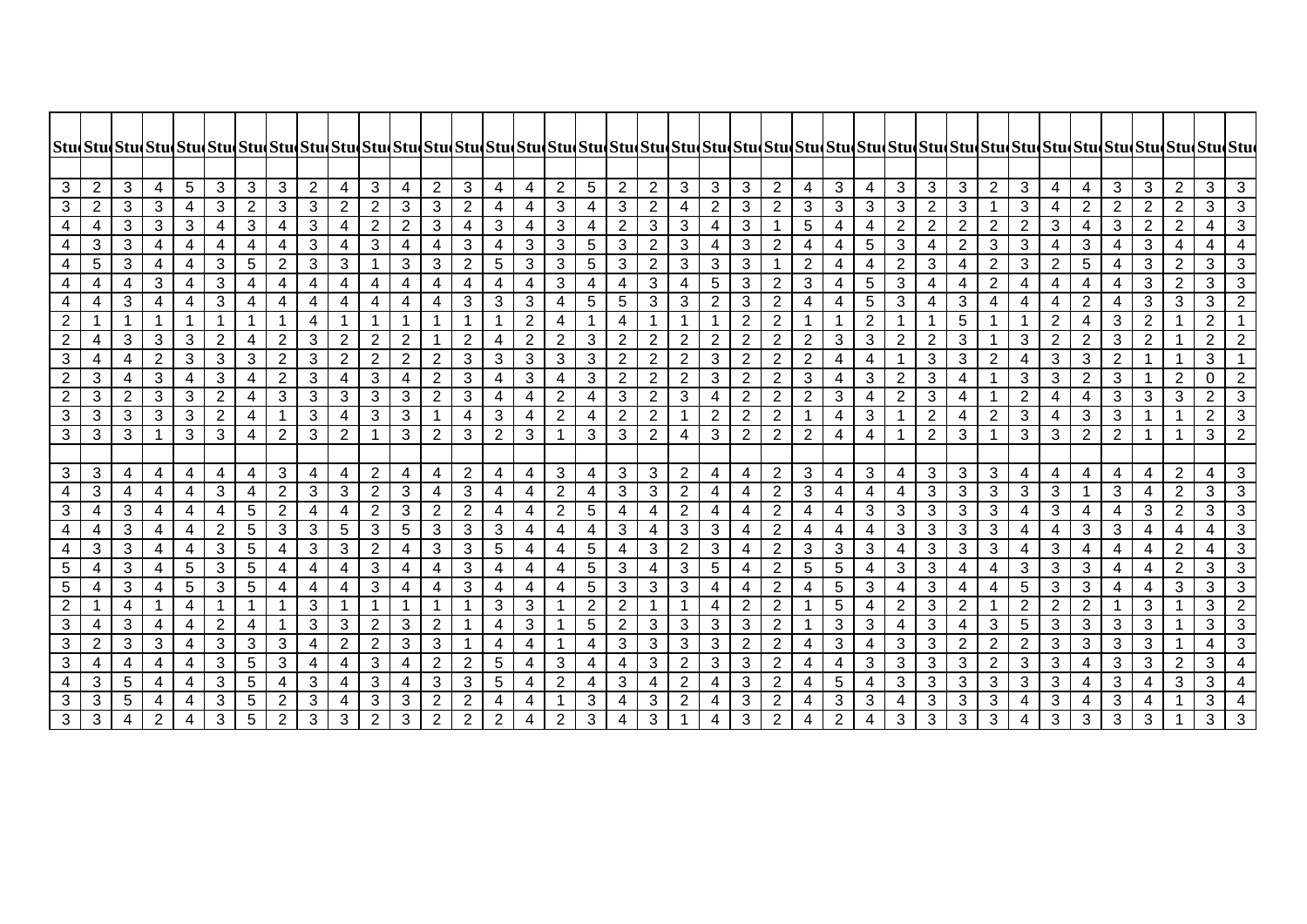|                |   |   |                         | Stu Stu Stu Stu Stu Stu Stu dent #111 |                |                |  |  |  |
|----------------|---|---|-------------------------|---------------------------------------|----------------|----------------|--|--|--|
|                |   |   |                         |                                       |                |                |  |  |  |
| 3              | 4 | 4 | 3                       | 4                                     | 4              | 5              |  |  |  |
| $\overline{3}$ | 4 | 3 | $\overline{2}$          | 3                                     | 1              | 4              |  |  |  |
| 3              | 3 | 3 | 3                       | 3                                     | 3              | 5              |  |  |  |
| $\overline{4}$ | 5 | 4 | 4                       | 3                                     | 4              | 4              |  |  |  |
| $\overline{2}$ | 4 | 4 | 4                       | 3                                     | $\overline{2}$ | 5              |  |  |  |
| 4              | 4 | 4 | 5                       | 4                                     | $\overline{5}$ | 4              |  |  |  |
| 4              | 3 | 3 | 4                       | 4                                     | 3              | 4              |  |  |  |
| 1              | 5 | 4 | 4                       | $\overline{2}$                        | 1              | 1              |  |  |  |
| 3              | 4 | 4 | $\overline{2}$          | $\overline{2}$                        | $\overline{1}$ | 3              |  |  |  |
| $\overline{2}$ | 4 | 4 | 3                       | 3                                     | $\overline{2}$ | 3              |  |  |  |
| $\overline{3}$ | 4 | 4 | 3                       | 3                                     | 4              | $\overline{3}$ |  |  |  |
| 4              | 4 | 3 | 4                       | 4                                     | 4              | 4              |  |  |  |
| $\overline{2}$ | 4 | 3 | 3                       | $\overline{4}$                        | $\overline{2}$ | 4              |  |  |  |
| 3              | 4 | 4 | 4                       | 3                                     | 2              | 5              |  |  |  |
|                |   |   |                         |                                       |                |                |  |  |  |
| 4              | 4 | 3 | $\overline{c}$          | 4                                     | 5              | 4              |  |  |  |
| 4              | 4 | 3 | $\overline{2}$          | 4                                     | 3              | 3              |  |  |  |
| 4              | 4 | 4 | $\overline{2}$          | 4                                     | 3              | 3              |  |  |  |
| 4              | 4 | 4 | 3                       | $\overline{4}$                        | $\overline{4}$ | $\overline{3}$ |  |  |  |
| 4              | 4 | 3 | $\overline{c}$          | 5                                     | 3              | $\overline{2}$ |  |  |  |
| 3              | 4 | 5 | 4                       | 4                                     | 5              | $\overline{c}$ |  |  |  |
| $\overline{3}$ | 4 | 5 | 3                       | 5                                     | 5              | 4              |  |  |  |
| $\overline{2}$ | 4 | 3 | $\mathbf{1}$            | $\overline{4}$                        | $\overline{1}$ | 1              |  |  |  |
| $\overline{3}$ | 4 | 3 | 1                       | 4                                     | 0              | $\overline{2}$ |  |  |  |
| $\overline{3}$ | 4 | 3 | $\overline{2}$          | 3                                     | 0              | $\overline{2}$ |  |  |  |
| 3              | 4 | 4 | $\overline{\mathbf{c}}$ | 4                                     | $\overline{0}$ | $\overline{2}$ |  |  |  |
| $\overline{4}$ | 4 | 3 | 3                       | 5                                     | 0              | 3              |  |  |  |
| 4              | 4 | 4 | 3                       | 4                                     | 0              | 3              |  |  |  |
| $\overline{4}$ | 4 | 4 | $\overline{3}$          | $\overline{4}$                        | $\overline{0}$ | $\overline{3}$ |  |  |  |